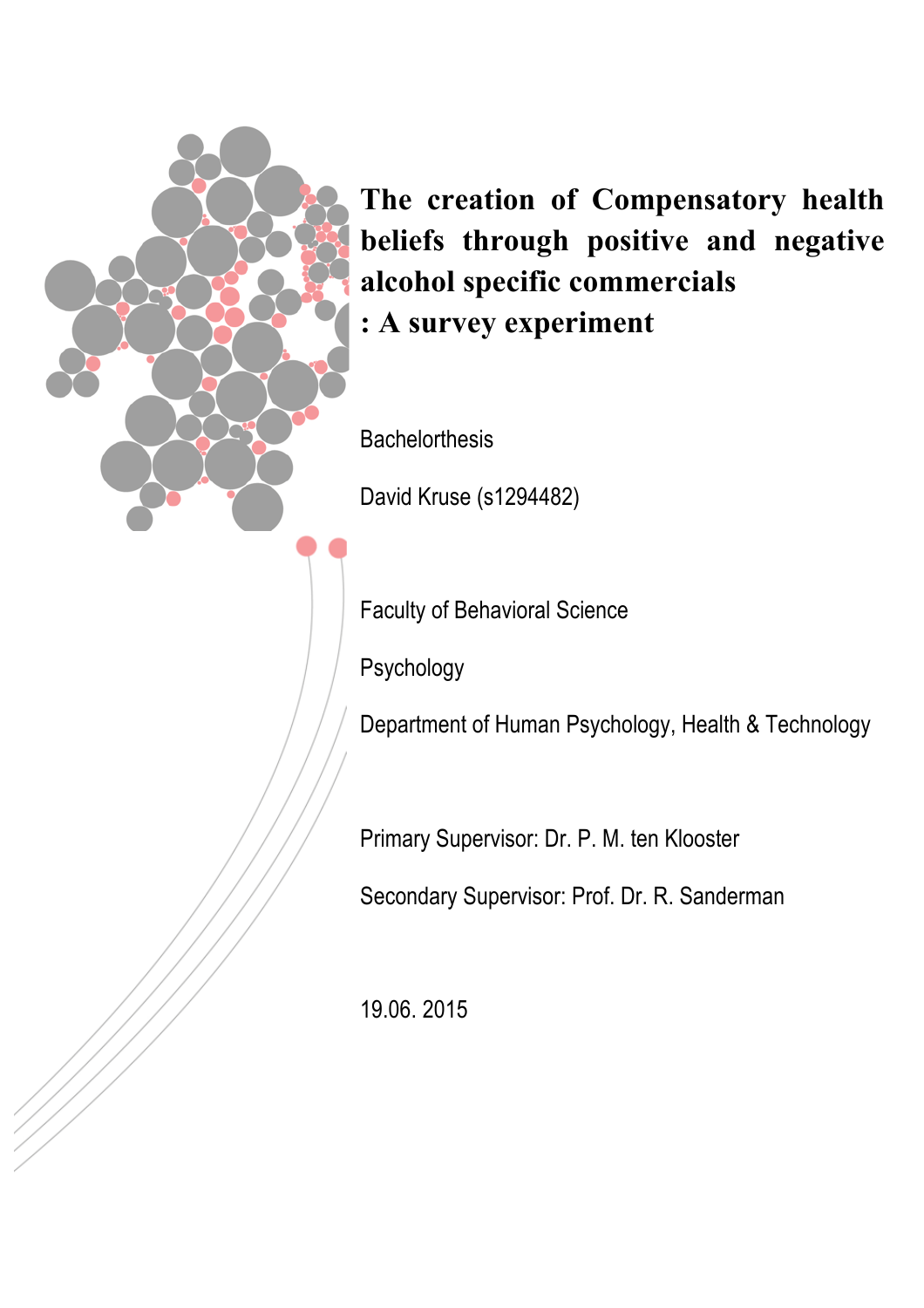# **Abstract**

Objective: Alcohol consumption and the related damage to the human body are serious problems in today's society. Although the majority of the population knows the consequences, no foreseeable reduction of the consumption of alcohol is projected during the next 10 years. In order to justify a person's alcohol consumption, several techniques are used. The creation of compensatory health beliefs in order to reduce the cognitive dissonance between the need to live healthy on the one hand and the satisfaction to follow the temptation on the other hand is one 'assumed' solution for this problem. In the context of this study compensatory health beliefs are beliefs that the consequences of excessive alcohol consumption can be compensated through healthy behavior.

The main goal of this study was to examine in how far compensatory health beliefs can be manipulated through positive and negative alcohol related commercials.

Design: For the analysis experimental survey data was used.

Subject: The survey contained 108 subjects. The mean age of the participants was 23 years. Nearly all participants were students at the University of Twente.

Methods: The internal consistency of the prior designed constructs was tested with a reliability analysis. The conducted data of the experimental setting were evaluated with the help of a t- test, a correlation analysis as well as through a mediator and moderator analysis.

Results: Due to the fact that the mood of a person was significantly manipulated through the positive and negative alcohol related stimuli it can be concluded that the experiment was successful. Furthermore the randomization and manipulation check was successful. No evidence was found that CHBs can be influenced through positive and negative alcohol related commercials. Furthermore Self-efficacy and health awareness can be excluded as possible mediator between the manipulation and the creation of CHBs. Alcohol consumption can also be excluded as moderator variable between CHB ´s and the manipulation of the experimental setting. Finally intention is not significantly influenced through CHBs.

Conclusion: Although the experiment was successful it cannot be concluded that compensatory health beliefs can be manipulated through a positive or negative, alcohol related commercial in the short term.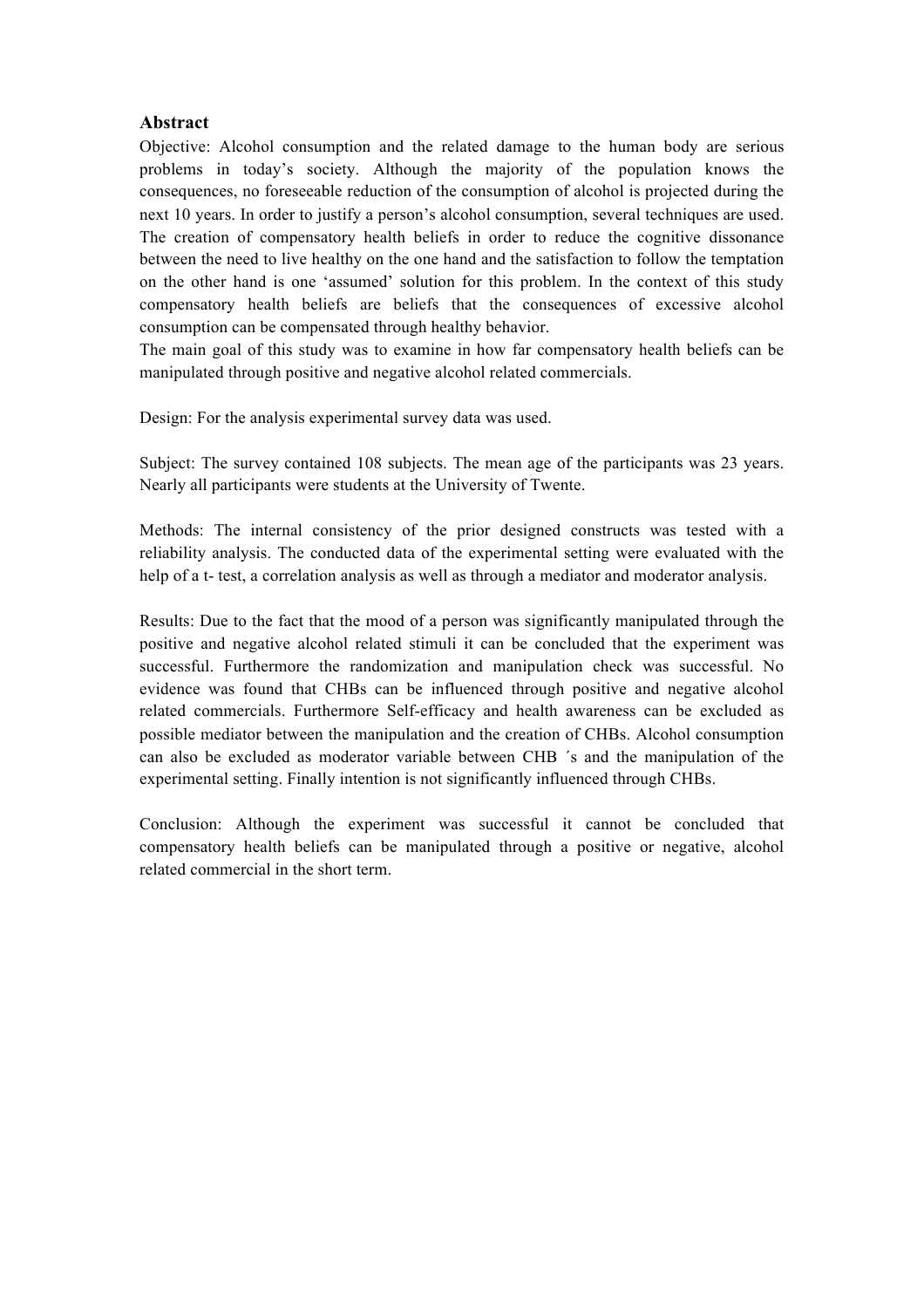# **Abstract**

Thema: Alcoholconsumptie en de schade op het menselijke lichaam die daarmee in verbinding staat is een groot probleem in de huidige maatschappij. Hoewel de meerderheid van de populatie ervan bewust is, is er geen reductie van de alcoholconsumptie in de komende tien jaar herkenbaar. Om het overmatig gebruik van alcohol te kunnen rechtvaardigen, worden verschillende technieken toegepast. Een van deze technieken wordt ook wel compensatory health beliefs genoemd. Hierdoor bestaat de mogelijkheid om de cognitieve dissonantie tussen het gezond leven aan de ene kant en de bevrediging van de verleiding aan de andere kant te verkleinen. In het kader van dit onderzoek zijn compensatory health beliefs overtuigingen, dat consequenties van overmatige alcoholconsumptie gecompenseerd kunnen worden door gezond gedrag te vertonen. Het hoofddoel van dit onderzoek was te onderzoeken in hoeverre compensatory health beliefs gemanipuleerd kunnen worden door positieve en negatieve reclame met betrekking tot alcohol.

Onderzoeksopzet: In het onderzoek werd gebruik gemaakt van experimentele survey data.

Proefpersonen: Aan dit experiment hebben 108 proefpersonen deelgenomen. De gemiddelde leeftijd was 23 jaar. De meeste proefpersonen waren studenten van de Universiteit Twente.

Methode: De interne consistentie van de constructies werd met behulp van een betrouwbaarheidsanalyse getest. De verzamelde data van het experiment werd met een t- test, een correlatie analyse, een mediator- en moderatoranalyse geëvalueerd .

Resultaten: Door het feit dat de stemming van een proefpersoon significant door de positief en negatief reclame werd gemanipuleerd, kan geconcludeerd worden dat het experiment succesvol was. Bovendien kan gezegd worden dat de randomisatie en de controle van de manipulatie geslaagd zijn. Er werd geen bewijs gevonden dat CHB´s kunnen worden beïnvloedt door een positieve en negatieve reclame met betrekking tot alcohol. Self-efficacy en health awareness kunnen worden uitgesloten als mediatoren tussen de manipulatie en het creëren van CHB´s. Het is ook mogelijk om alcohol consumptie als moderator te excluderen. Tot slot kan geconcludeerd worden dat de intentie van een persoon niet door CHB´s beïnvloedt kan worden.

Conclusie: Hoewel het experiment succesvol was, kan geconcludeerd worden dat CHB´s kunnen worden beïnvloedt door positieve en negatieve reclame met betrekking tot alcohol.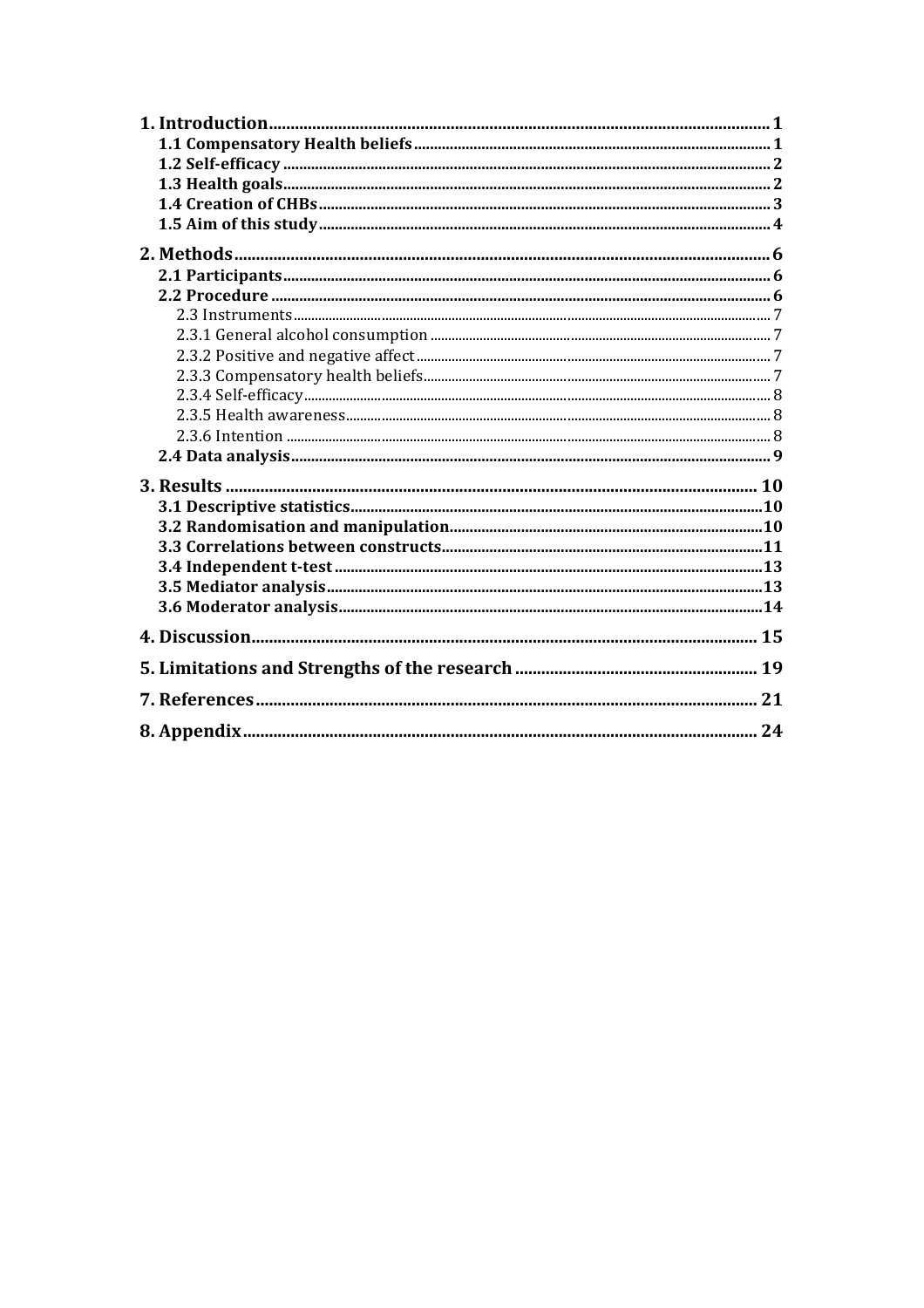# **1. Introduction**

Excessive consumption of alcohol is a serious problem in today's society. According to the annual report of the World Health Organisation (World Health Organisation, 2014), individuals older than 15 years drink on average 6.2 litres of pure alcohol per year. This equates to 13.5 gram of pure alcohol on average per day. In Europe the consumption of alcohol lies between 10 and 12.4 litres of alcohol per capita (World Health Organisation, 2014). Besides the relatively high consumption of alcohol per year, binge drinking can also be identified as a possible hazard for the European population. The term binge drinking describes in this context the consumption of six or more standard glasses of alcohol on at least one occasion per month (World Health Organization, 2014). As it comes to binge drinking, the difference between the worlds average and Europe is even more pronounced. A total of 16 per cent in the worlds average is contrasted by 22.9 per cent in Europe. According to this number, Europe is on the first place in the international ranking of binge drinking worldwide. Binge drinking is not only present in the lower educated population in Europe but is also observed at college students (Nichols & Martin, 1997). Park (2004) stated in his research that the academic performances of students that are active in binge drinking suffer in comparison to their colleagues. As a consequence of this behaviour several harmful outcomes can be observed. These outcomes can be physical e.g. cancer or cardiovascular diseases, psychological, socio economical or harms to other individuals (Nichols & Martin, 1997; Hingson, Heeren, Winter & Wechsler, 2005). Although these consequences are known by the majority of the population, a foreseeable reduction of the actual alcohol consumption is not projected for the next ten years (World Health Organization, 2014). This result mirrors in the proportion of deaths, attributed to alcohol shown in the worldwide comparison of the WHO. The comparison shows that the European population has significantly more deaths that can be attributed to alcohol over their whole lifetime than citizens on other continents.

A model that tries to explain the contradiction that people willingly risk their health through pleasant, yet harmful behaviour is the 'Compensatory Health Beliefs' (CHB) model, which is explained in the following sections.

# **1.1 Compensatory Health beliefs**

Health and the feeling of being healthy are very vulnerable. A healthy life style is more popular than it has ever been before. To fulfil the goal of being healthy it is necessary to pursue health goals, which are set actively and consciously. However, the intention of a person to execute a specific behaviour and not execute another demands a high degree of control. This can be very stressful and sometimes even impossible. As a consequence of this inability to resist a certain desire people may experience an internal conflict between their goals and their actual behaviour. This conflict is also known as a cognitive dissonance (Festinger, 1957). The dissonance between an actual and ought condition force a person to reduce the disharmony by trying to make the two concepts more compatible with each other. People try to reach a balance between satisfying the desire to execute an action on the one hand and maintaining the overall goal on the other hand (Baumeister, Bratslavsky, Muraven, & Tice, 1998; Baumeister, Heatherton, & Tice, 1994; Metcalfe & Mischel, 1999; Mischel, 1996; Muraven & Baumeister, 2000).

Transferred to the consumption of alcohol this means that although it is widely known that a high consumption of alcohol can cause negative effects to several areas of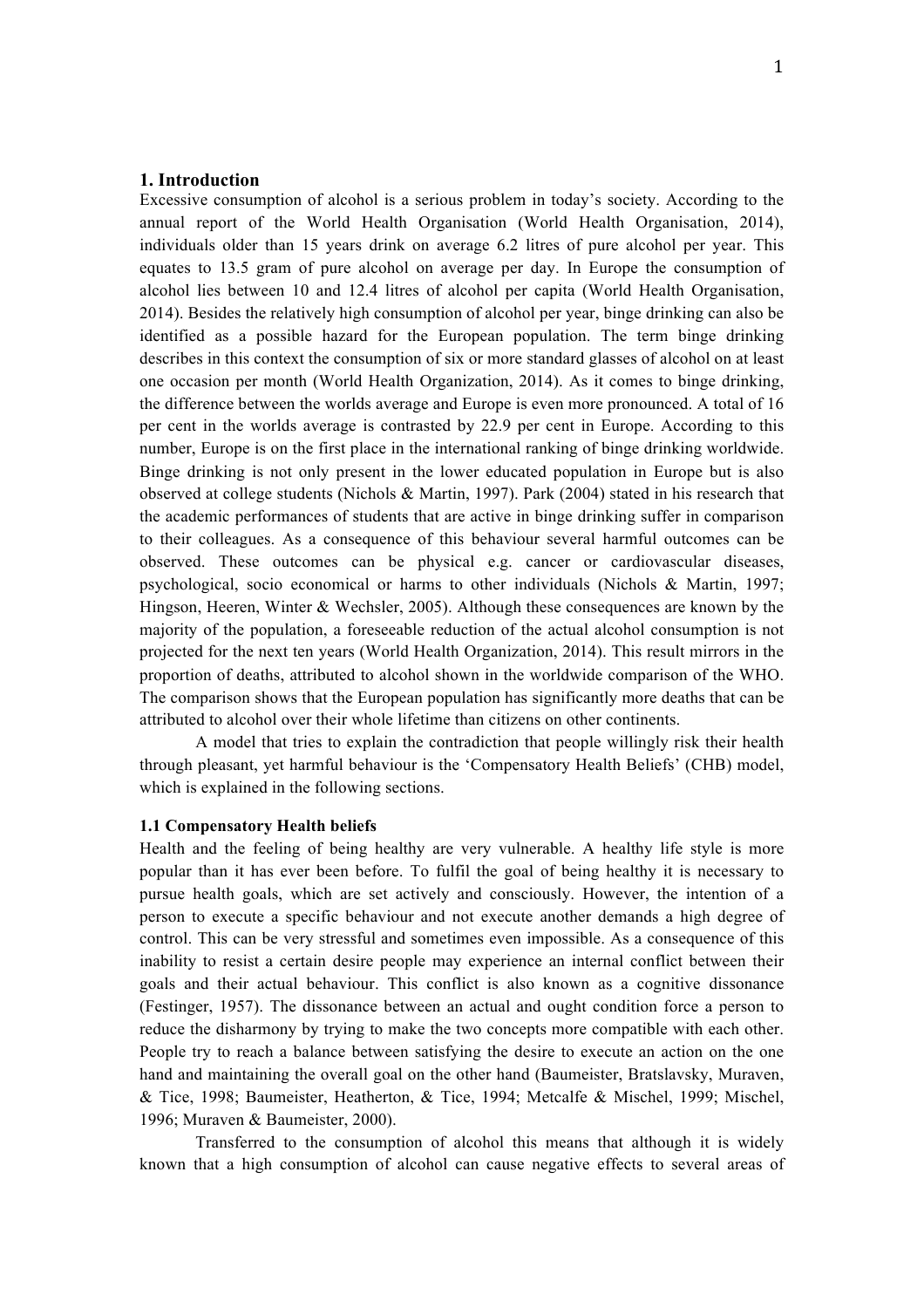people's lives, many people still have problems with resisting the desire to consume alcohol (World Health Organization, 2014). Three different ways of acting can be found, which explain people's coping behaviour when exposed to a situation where a decision has to be made whether or not to consume alcohol. The first way is to 'resist desire'. Resisting desire in this context means that a person has the ability to not execute a desired behaviour and to withstand the temptation of doing so. Through this behaviour the mental conflict can be solved by not executing the pleasurable task. The second strategy is to 'adapt risk perception / outcome expectancy'. This strategy states that the person can adapt new cognitions about the temptation ('The influence of alcohol on the achievability of my goal is not that big') or the goal ('Reduction of my alcohol consumption does not have any impact on the achievability of my goal'). In this case a person does not have the ability to resist a desire and tries to reduce the importance of the goal in order to justify a chosen behaviour and to prevent a cognitive dissonance. The last strategy is to create 'Compensatory Health Beliefs' (CHBs) about the goals a person has.

CHBs include parts of 'resisting desire' on the one hand and 'adapting risk perception / outcome expectancy' on the other hand. CHBs are beliefs that the execution of an unhealthy but pleasurable action can be neutralized by another, healthy one. In this context it is understandable that CHBs are mainly a justification for unhealthy behaviour. This justification can be grounded in facts ('I can burn some of the calories I just took up through intensive training in the evening') on the one hand or can be factual faulty on the other hand ('I can smoke a cigarette now if I go jogging later to compensate the created damage to my lung'). Additionally, these beliefs can be problematic because the healthy action, which is required to compensate the unhealthy one, is not always executed (Knäuper, Rabiau, Cohen & Patriciu, 2004). This behaviour promotes the extinction of the compensational intention over time (Knäuper et al., 2004). Negative effects for the body and the physical constitution of a person and this person's healthy life can be found as consequence. Because of the fact that CHBs have negative influence on the risk perception of a person one aim of this study is to examine whether CHBs can be manipulated or not.

#### **1.2 Self-efficacy**

The belief of a person in its own effectiveness effects whether this person will try to cope with a given situation when it occurs (Bandura, 1977). People with a high level of selfefficacy avoid situations that are threatening and seem to exceed the coping ability. Furthermore they try to master an upcoming situation when they evaluate their abilities to do so as sufficient. Also incentives play a major role if they are able to enhance the willingness of a person to reach a goal (Bandura, 1977). Transferred to the consumption of alcohol an appropriate incentive could be to lose weight or to avoid the hangover the next day to accomplish the overall goal of being thin or living healthy.

Self-efficacy is relevant for this experiment because it can have influence on handling a given situation and can also strengthen or weaken the connection to the overall goal that a person has. This gives information about the strength of a person to resist an upcoming desire.

# **1.3 Health goals**

Deci and Ryan (1985, 2000) state that different types of motivation are associated with the pursuit of goals. They mention that these motivations can be either internal (doing things because of pleasure or satisfaction inherent to it) or external (doing things because of free will, personal values, to avoid anxiety or guild or to attain ego enhancement). Based on this definition it is possible to trace back certain health goals to the external motivation of a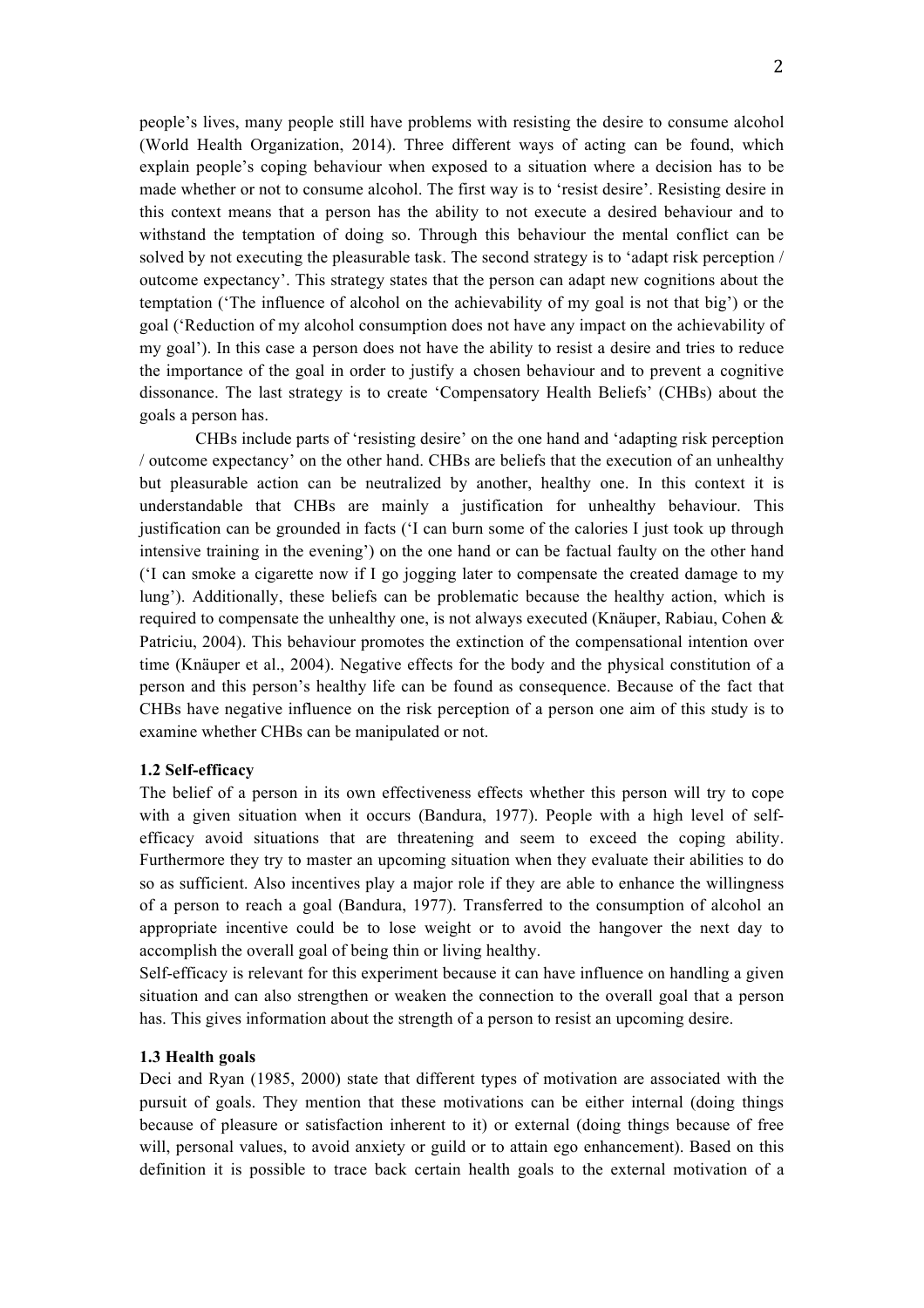person to avoid e.g. the feeling of guild rooted in being obese. This means that a person who gets positive feedback on a new and freely chosen behaviour (in order to reach a selfdetermined external overall goal), for example not drinking alcohol, will be more motivated to further enhance the duration of the positive feedback of his environment through continuous execution of the positively evaluated action. This can be a challenging task if the temptation to drink alcohol is high. The application of CHBs can be a possible outcome to satisfy the temptation to drink without stopping the pursuit of the overall goal to live healthy. Based on the fact that CHBs are assumed to compensate the dissonance between a right and a chosen behaviour it is advisable to further examine the influence of self-efficacy in reference to the social cognitive theory on the introduction of CHBs in people's behaviour. In past only research with regard to the creation of CHBs and the consumption of food took place. Due to this fact the examination of this research can be justified because no prior research was conducted with regard to the consumption of alcohol and the creation of CHBs as consequence.

# **1.4 Creation of CHBs**

According to Thomsen and Rekve (2006) it is possible to find a positive relation between alcohol consumption of young people and exposure to visual material. One possible explanation for this can be given through the dual-process theory. This theory states that an addictive behaviour is made up out of two components, namely an impulsive system, which appraises stimuli automatically in terms of affective and motivational significance and a reflective system, which is more conscious and reflective with regards to the possible outcomes of an action (Deutsch and Strack 2006; Wiers and Stacy 2006; Wiers, R.W., Bartholow, B.D., van den Wildenberg, Thush, Engels, Sher, Grenard, Ames & Stacy 2007). Deutsch and Strack (2006) mention that people who consume alcohol more frequently build stronger positive associations to alcohol and the impulsive system gets activated whenever a stimuli that contains alcohol occurs. According to this theoretical approach, the positive association between alcohol and visual material can be explained. Furthermore the dangerous consequences of alcohol related pictures, which support the consumption, are understandable.

Also mentionable in this context is the importance of role models. As mentioned above, most goals (e.g. lose weight to look more beautiful) related to health are not intrinsically motivated. Often they are motivated through external sources like role models, whose behaviour seems reasonable or adaptable. This can be explained through the social learning theory. This theory states that learning can take place in a social context and through observation of another person (Bandura, 1963). As Bandura (1977) reports there exist three types of models: Live model, verbal instruction and symbolic. Live model contains an actual person who executes the behaviour. Verbal instruction means that a role model explains the behaviour to the learning person until the process is completed. Symbolic contains modelling which occurs in forms like media, television, internet et cetera. These different models show that it is possible to create a positive attitude towards alcohol through the initiation of a role model. In this context the symbolic model is most interesting because the social learning takes place through offered visual stimuli.

Additionally to the concept of self-efficacy the concept of social cognitive theory is important. This can be explained through the fact that the social cognitive theory can only be applied if the person has sufficient self-efficacy. The theory says that if people observe a model under specific circumstances they are able to remember these actions and guide their own behaviour through this information (Bandura, 1986). This theoretical framework states that a person learns a new behaviour through the observation of others. The person will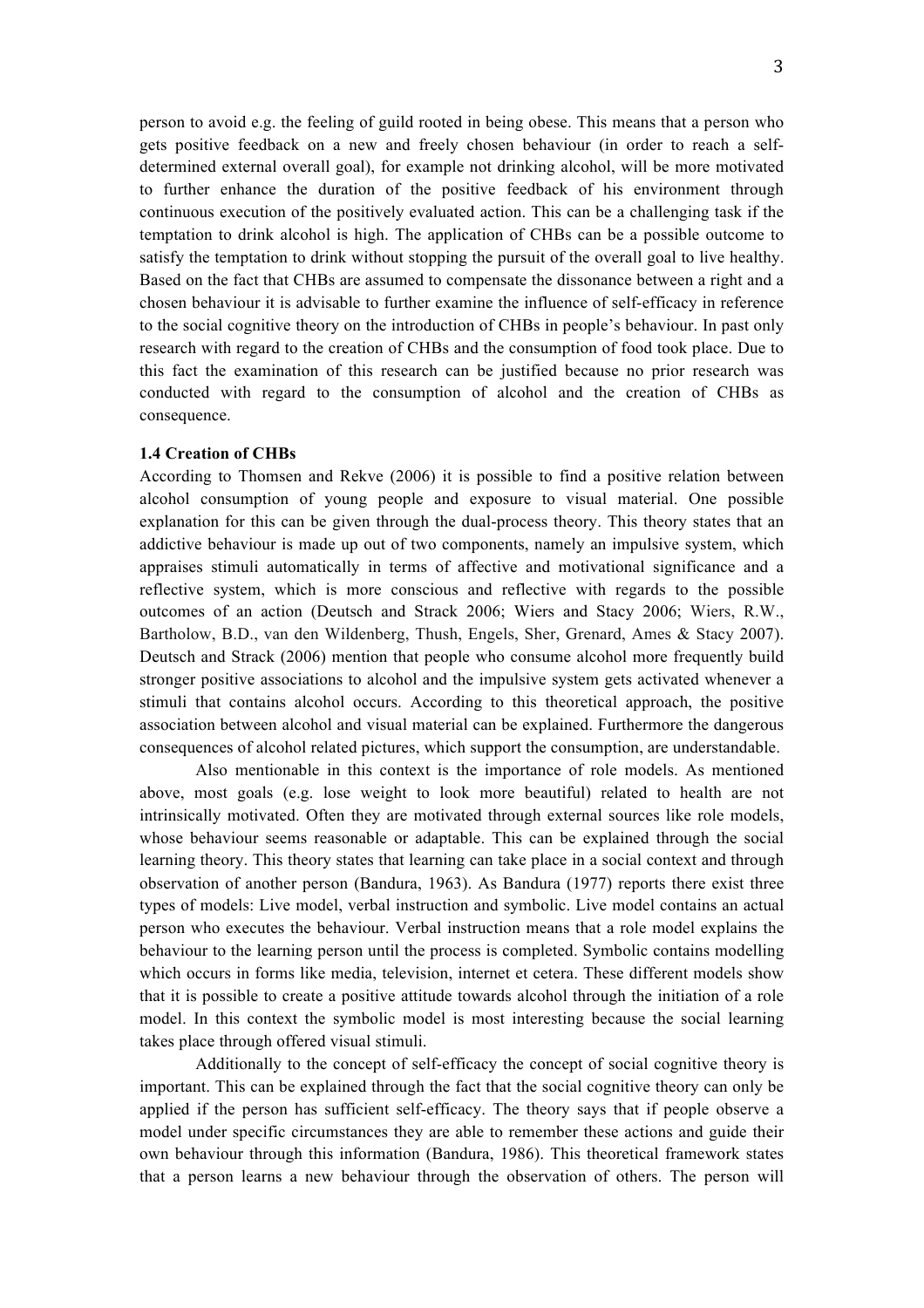continue executing a learned behaviour if the feedback is desirable. This demonstrates that media has a direct influence on implicit converting of perceived media and also plays a major role in role modelling. This is important because the theory states that a person will change a given behaviour under particular circumstances (the negative or positive condition of the experiment) if the circumstances are desirable and vice versa.

Based on the explanation given above it can be concluded that alcohol related stimuli, which are shown to consumers, may influence the implicit converting of the consumer. Due to this fact it is supposed that manipulations have a big influence on the desire of a person to engage in certain behaviour or not. The relation between the manipulation as independent variable and the creation of CHBs as dependent variable can also be manipulated through mediators. These mediators are self- efficacy and health awareness.

### **1.5 Aim of this study**

CHBs are 'assumed' solutions for problems, which occur in people's everyday lives. These solutions are stated as assumed because they enable a person to engage in behaviour contrary to its original goals in order to satisfy a perceived temptation. As a consequence people engage in a pleasant but unhealthy behaviour, which is justified through an intended compensation. As explanation for this it is possible to find several reasons like the degree of temptation or difficulty of the goal or simply the inferior level of self-efficacy of the person that has to decide whether or not to engage in a contra productive behaviour.

Although research has been conducted about the motivations to apply CHBs, no research was available with regard to visual manipulation of a person with regard to the pursuit of a targeted goal. Also no research can be found with regards to what motivators drive people to further pursuit their health goals even when they get challenged through external influences. One possible way to explain this phenomenon can be through the manipulation of the setting. This manipulation takes place through positive and negative alcohol related commercials, to which the participant is exposed. An examination of the assumed effect through measurable outcomes will be conducted in the following experimental setting.

To examine this the following research question is formulated:

*To what extent can compensatory health beliefs be manipulated through positive and negative alcohol specific commercials?* 

To answer this research question the following sub questions are formulated:

*1.To what extent is self-efficacy manipulated through positive and negative alcohol specific commercials?*

*1.1. Is a relation between CHBs and the assigned condition mediated by selfefficacy?*

*2. To what extent is Health awareness manipulated through positive and negative alcohol specific commercials?*

*2.1. Is a relation between CHBs and the assigned condition mediated by health awareness?*

*3. To what extent does alcohol consumption moderate the relation between CHBs and positive or negative alcohol specific commercials?* 

*4. To what extent are CHBs related to intention?*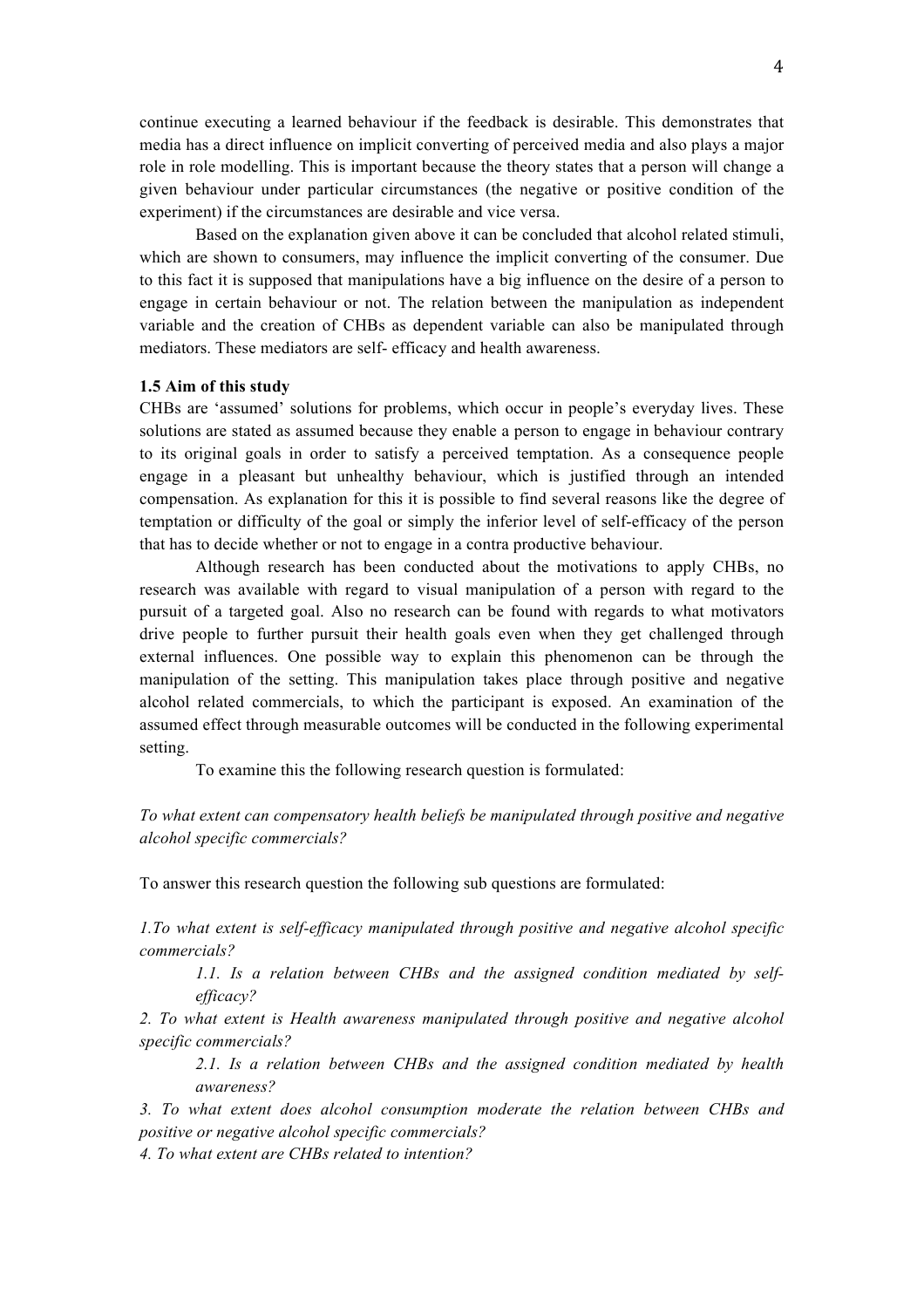

*Figure 1.* The research model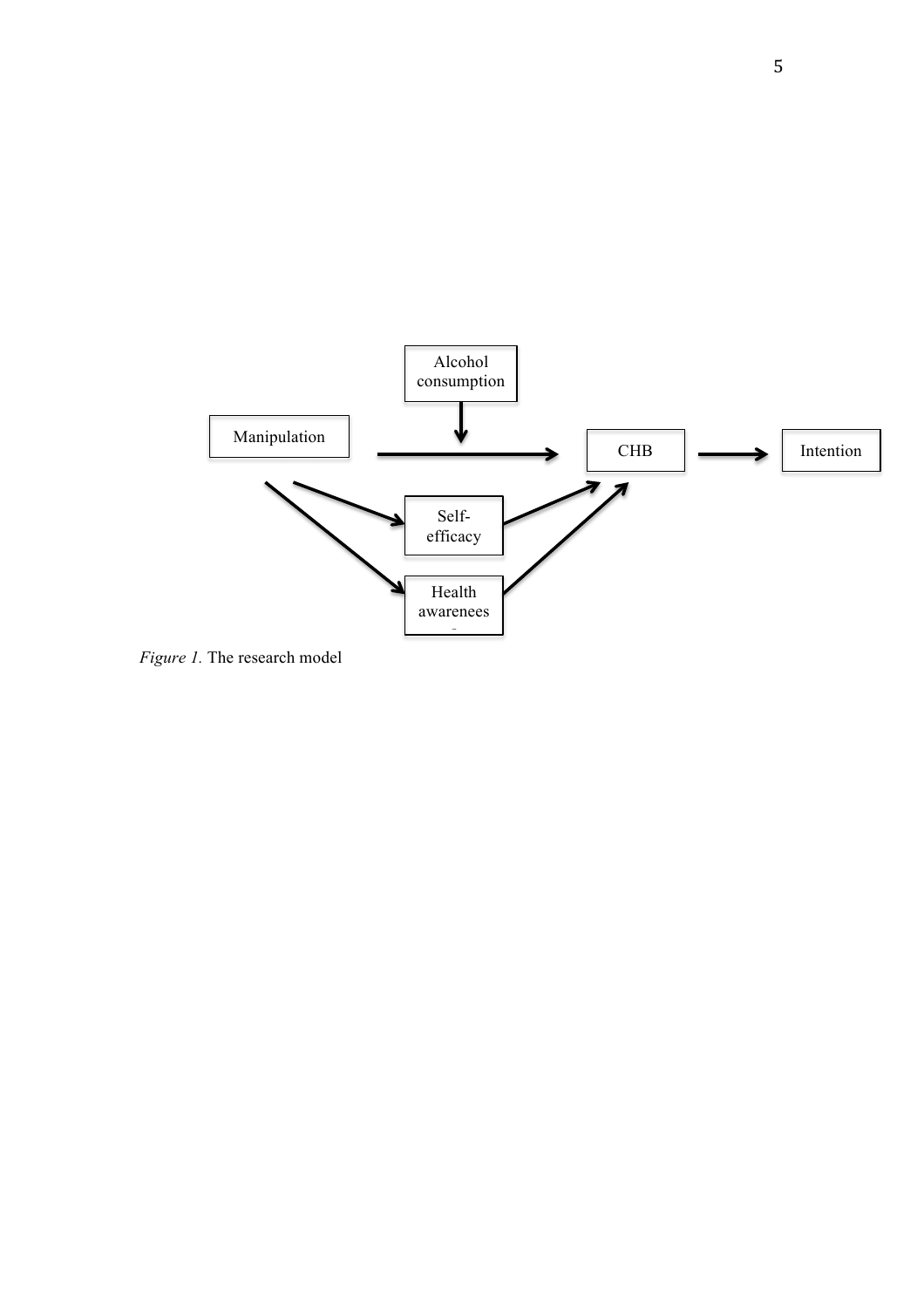### **2. Methods**

# **2.1 Participants**

In order to answer the research questions on the one hand and to support this answers empirically on the other hand convenient sampling via different channels took place. Marshall (1996) states that convenient sampling is the most rigorous sampling, involving the selection of the most accessible participants. The link to the online survey was posted on Facebook and sent via private messages to participants in the direct environment of the researchers. Through this sampling method it was possible to finish the data collection with 148 participants. Three participants of this sample completed part of the study but stopped before completion. Furthermore 40 (27.03%) participants could not be evaluated because they stopped immediately after the manipulation. Due to this fact the data of 43 participants had to be removed from the sample. At the end of the data collection, 105 surveys where completed by the participants.

All participants were recruited via Facebook or personal messages. Eight of the 105 participants stated that their participation was motivated in order to complete their necessary points via 'Sona systems'. 'Sona systems' is a cloud based participant management software, used through the University of Twente and requires psychology students to participate 15 hours in other student's researches during their first two years of study. 71 out of the 105 participants were male which corresponds 67.6 % of the sample. Of the 105 participants 76 (72.4%) had the German nationality and 29 (27.6%) had a Dutch nationality. 86 (81.9%) participants were students, 14 (13.33%) were workers and five (4.7%) out of the 105 stated to fulfil another current function. This can be further divided into two  $(1.88\%)$  dual students, one (0.94%) retiree, one (0.94%) trainee and one (0.94%) unemployed participant. The average age of the participants was 23 years with a standard deviation of 5.1.

### **2.2 Procedure**

During the data collection a manipulation of the setting took place. At the beginning of the research the participants were exposed to a short movie. The content of the movie depended on the condition to which the participants were assigned. The research contained two conditions, a negative condition (educational campaign), which contained a woman who lost her baby after a drunken person pushes her unintentionally with her stomach against a table (URL: https://www.youtube.com/watch?v=FfY7L\_QUk8o) and a positive condition that contained a (commercial) person who enjoyed one of the best nights of his life only because he decided to drink a few beer with his friends (URL: https://www.youtube.com/watch?v=g9A1NowrnGI). After either the positive or the negative video was exposed to the participants they had to fill in a multiple-choice control question with regard to the video. The purpose was to differentiate whether the participants saw the video attentively or just wanted to proceed with the study. After the questions were answered the actual research took place. In this part of the survey the participants had to complete several questions, which were part of superordinate constructs. These constructs were compensatory health beliefs (CHBs), alcohol consumption, mood, intention, self-efficacy and health goals. CHB can be defined as the extent to what people hold the belief that negative effects of an unhealthy but pleasant behaviour can be compensated by later engaging in healthy behaviour. People who hold CHBs score higher than those who do not have CHBs. This can be justified through the fact that mood has a direct influence on the activation of CHBs. Alcohol consumption was operationalized by how often and with which frequency alcohol was consumed. Mood can be defined as a person's state of mind or feelings at a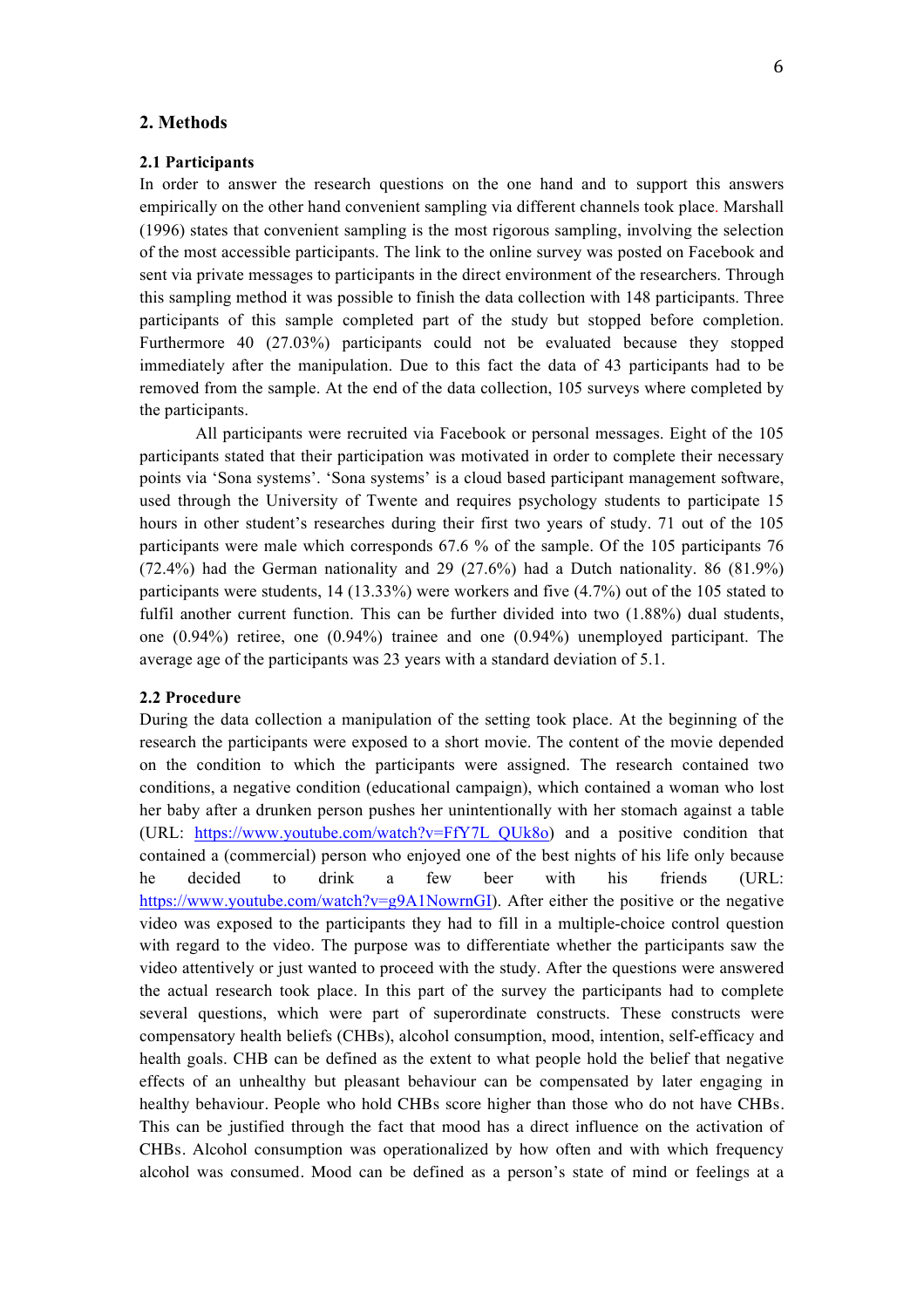certain point in time. Intention in the context of this study can be defined as a person's willingness to change his / her alcohol consumption in the future. Self-efficacy contains the perceived ability of a person to change their current alcohol consumption behaviour. The construct of health awareness contains the willingness of a person to reach self-determined goals with regard to this person's health.

# **2.3 Instruments**

### **2.3.1 General alcohol consumption**

The first two items, subsequent to the demographic variables, were set up to gather information about the general amount of alcohol consumption. The higher the score of the first question the higher the number binge drinking on each occasion. The lower the score the lower the consumption of alcohol in the last for weeks. The second question concentrated on the amount of alcohol persons drank on average per occasion. The higher the score, the higher the amount of occasions where binge drinking took place. The lower the score, the lower the amount of occasions where five or more standard glasses of alcohol were consumed. The possible answers were presented in seven categories with a possible range of outcome from one (zero glasses of alcohol in the last four weeks) until seven (more than 10 glasses of alcohol in the last four weeks). The second item was presented in the same way.

### **2.3.2 Positive and negative affect**

The first construct, which was measured, was mood. In the context of the research, mood was important to measure because it is defined as an emotional state of mind a person has and in this context how a person reacts on a perceived stimulus. For this research the English version of the 'positive and negative affect schedule' (PANAS) was used (Watson & Clark, 1988). Participants were asked to rate 20 items on a scale from one (very slightly or not at all) to five (extremely). These 20 items are able to analyse the present mood (*indicate to what extent you feel this way right now, that is, at the present moment*) of a participant during the study. Through the indication of as many different moods as possible (*interested, guilty, jittery*) the PANAS tries to give a range that contains a representative sample of different moods a person can have. Two scores, which represent the positive and negative affect of the participants, can be observed. The scores can be seen as an indication of the present mood of the participant. Due to the fact that the reliability and quality of the PANAS can be seen as sufficient no items were deleted. An SPSS analysis of the alpha scores showed that the deletion of one item would not enlarge the alpha of 0.76 significantly. The alpha scores of the two scales individually were 0.85 for the positive affect scale respectively 0.81 for the negative effect scale.

### **2.3.3 Compensatory health beliefs**

10 items were used to examine to what extent the participants hold any kind of CHBs. The items were used from the first factor (substance use) of a questionnaire developed by Rabia, Knäuper & Miquelon (2006), to measure CHBs. The purpose of the items used in this study was to find out what beliefs people had with regard to the compensation of different alcohol related behaviour. This part of the study was conducted with a five point Likert- scale, from one (totally disagree) to five (totally agree). A high score on the CHB items indicated that people engage to a high degree on compensation beliefs in a tempting situation. A low score indicated that people do not have those believes about the compensation of alcohol consumption. The SPSS analysis of the construct of CHB showed that the value of alpha was enlarged to 0.80 after the deletion of one insufficient item.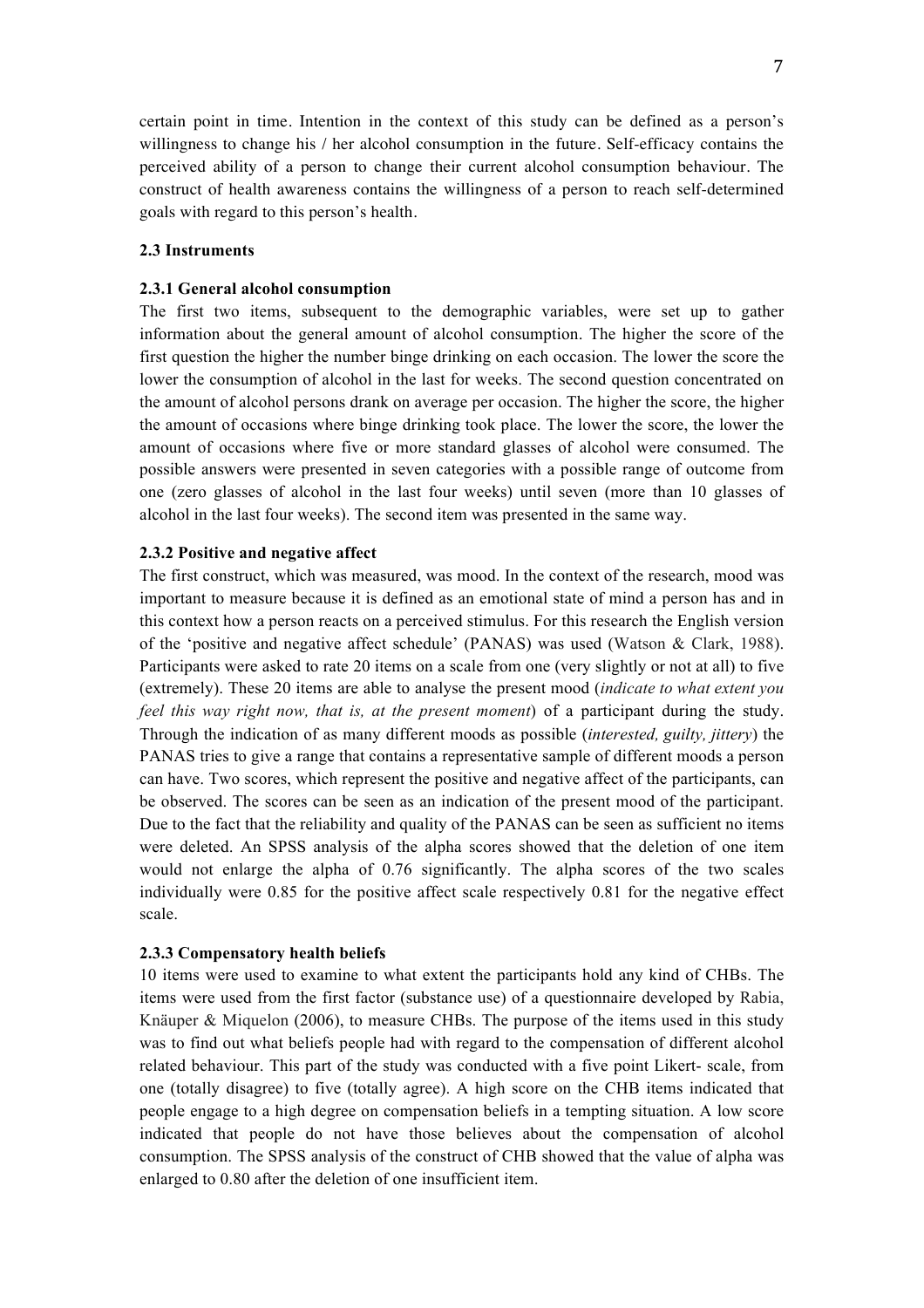#### **2.3.4 Self-efficacy**

The third section of the study contained several items with regard to the degree of selfefficacy a person has. In this section five items were developed. Due to the fact that no appropriate methods were available to measure the self- efficacy of a person with regard to the ability to resist the temptation of alcohol in a given situation, five new items had to be developed. This design of the items was mainly influenced by Bandura (1977) and his concepts of self-efficacy and were designed to find out whether a person experiences him/herself as capable of executing an action if he/she is willing to do so (*I am sure that I am able to reduce my alcohol consumption in favour of living healthy*). A five-point Likert-scale with a range from one (totally disagree) to five (totally agree) was applied in order to answer the items. A high score on this scale indicated that people experience themselves as capable of changing their consumer behaviour. A low score indicated that people do not feel this capability as distinct enough to change their consumer behaviour even if they decide to do so. The conducted reliability analysis showed that that the construct of self- efficacy had an alpha of 0.74.

### **2.3.5 Health awareness**

The purpose of this construct was to combine the health goals, mentioned above to a measurable scale. In order to avoid ambiguity with regard to the defined items the construct was named health awareness. The items, which can be related to the health goals of a person, were designed to give information about the degree to which a person has generally thought about current health goals but also about health goals also in the future. Due to the fact that there was no sufficient literature available it was necessary for his study to deduce the items from literature. Based on the literature five items were created (*I don´t use any substances or engage in any behaviour that could have negative consequences for my health*), which were answered through the application of a five-point Likert-scale. This scale ranges from one (totally disagree) to five (totally agree) (Gollwitzer  $\&$  Oettingen 1998). A high score on this scale indicated that people did not make a lot of health goals. A low score indicated that people already defined goals with regard to their health, which they are willing to pursuit or at least thought about their general health. After conducting a reliability analysis, three items indicated insufficient values and were deleted. Through the deletion of these items the reliability of the remaining two items had an alpha value of 0.68.

### **2.3.6 Intention**

The last part of the survey contained five items, which measure the intention of people to change their current behaviour with regard to their consumption behaviour. These five items were mainly concerned with the future behaviour that people are willing to perform (*I am going to reduce my alcohol consumption in the following 12 months*). As mentioned above the construct of intention contained items' concerning the future plans of a person with regard to this person's action. The items can be answered with the help of a five point Likert-scale, which ranges from one (totally agree) to five (totally disagree). A high score on this scale indicated that people's intention to change their future behaviour is existent. A low score on this scale indicated that people do not have the intention to change their usual behaviour. An executed SPSS analysis showed that the alpha value of the construct intention was enlarged to 0.65 after the removal of two items.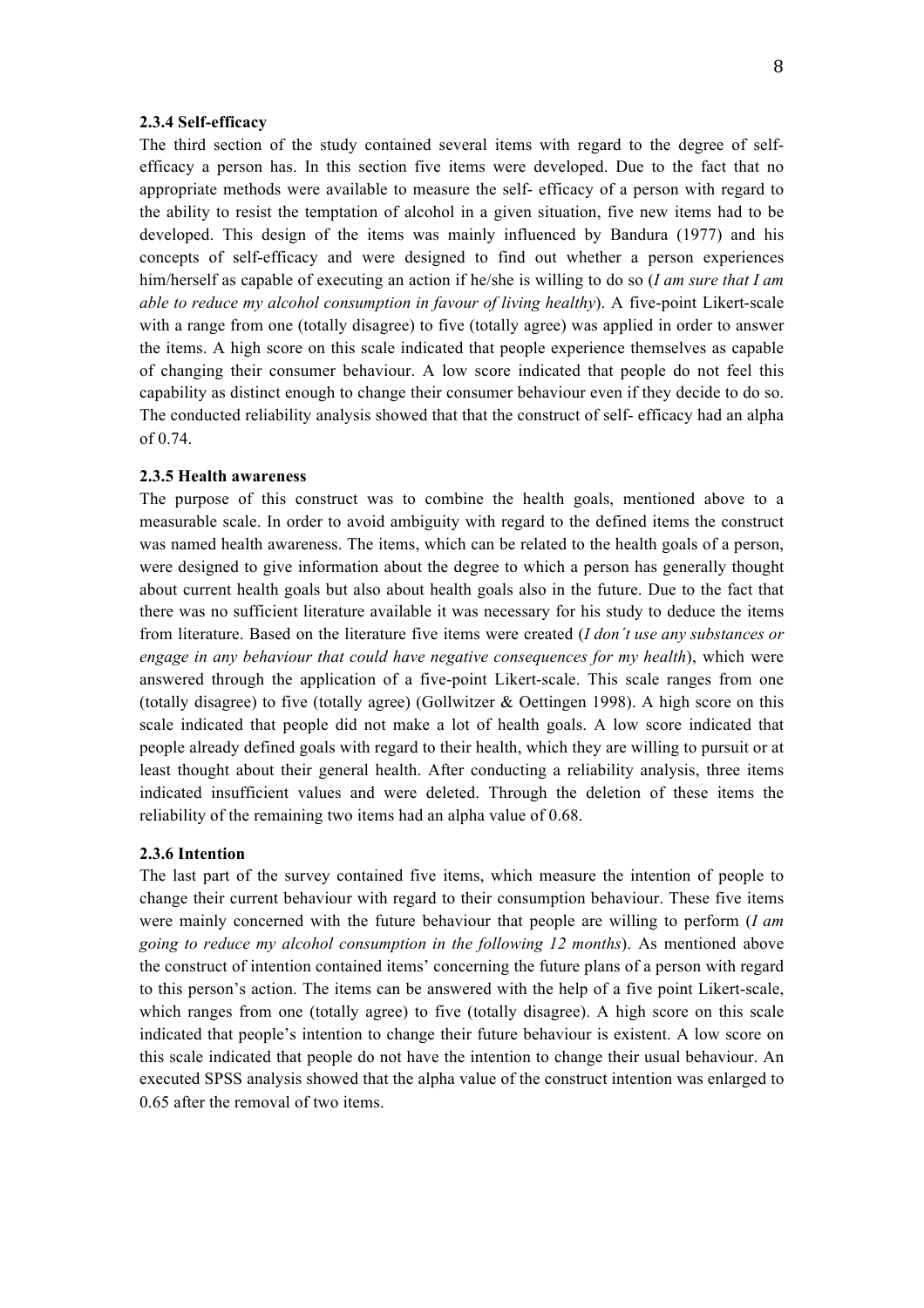#### **2.4 Data analysis**

In order to determine the internal consistency of the constructs, analyses concerning Cronbach's  $\alpha$  and item-total correlations were conducted. The purpose of this analysis was to examine in how far the different items correlated with the construct to which they were assigned. -1 can be defined as maximum negative correlation, which means that there was a negative relation between the item and the construct. +1 can be defined at the maximum positive correlation. This means that there was a perfect relation between the construct and the items, which were assigned to it. If the correlation coefficient is 0 it can be stated that there was no relation between construct and items at all. Based on these results an item-total analysis was conducted in order to purify the measure and exclude insufficient items.

To examine the possible relations between the variables of interest a correlation analysis was conducted. This tool of analysis was useful because of its ability to show the correlation of one construct in comparison to all other constructs included in this research. Furthermore, it was possible to identify the extent to what CHBs are related to intentions. The correlation coefficient ranges from  $-1$  (absolute negative) to  $+1$  (absolute positive). 0 means that there is no correlation found between the construct at hand and the remaining constructs. For this study it was desirable to have significant correlations between the items from at least  $+0.3$  and  $+1.0$  as maximum.

Due to the fact that this study contained an experimental setting, t-tests for independent samples were conducted. Through this test it was possible to compare the average scores on variables of interest between the two conditions, which were randomly assigned to the participants. According to this, significant differences  $($ <0,05 $)$  between the negatively primed sample and the positively primed sample could be examined. Additionally the degree of manipulation of the constructs self-efficacy and health awareness through positive and negative alcohol related stimuli could be shown.

In order to control in how far the constructs self-efficacy and health awareness had significant impact on the relation between independent variable (manipulation) and the dependent variable (CHBs), a mediator analysis was conducted. Through this analysis research question 1.1 and 2.1 could be answered. Additionally a moderator analysis was conducted to control if the relation between the manipulation and CHBs was modified through alcohol consumption. The moderator analysis gave answer to the third research question.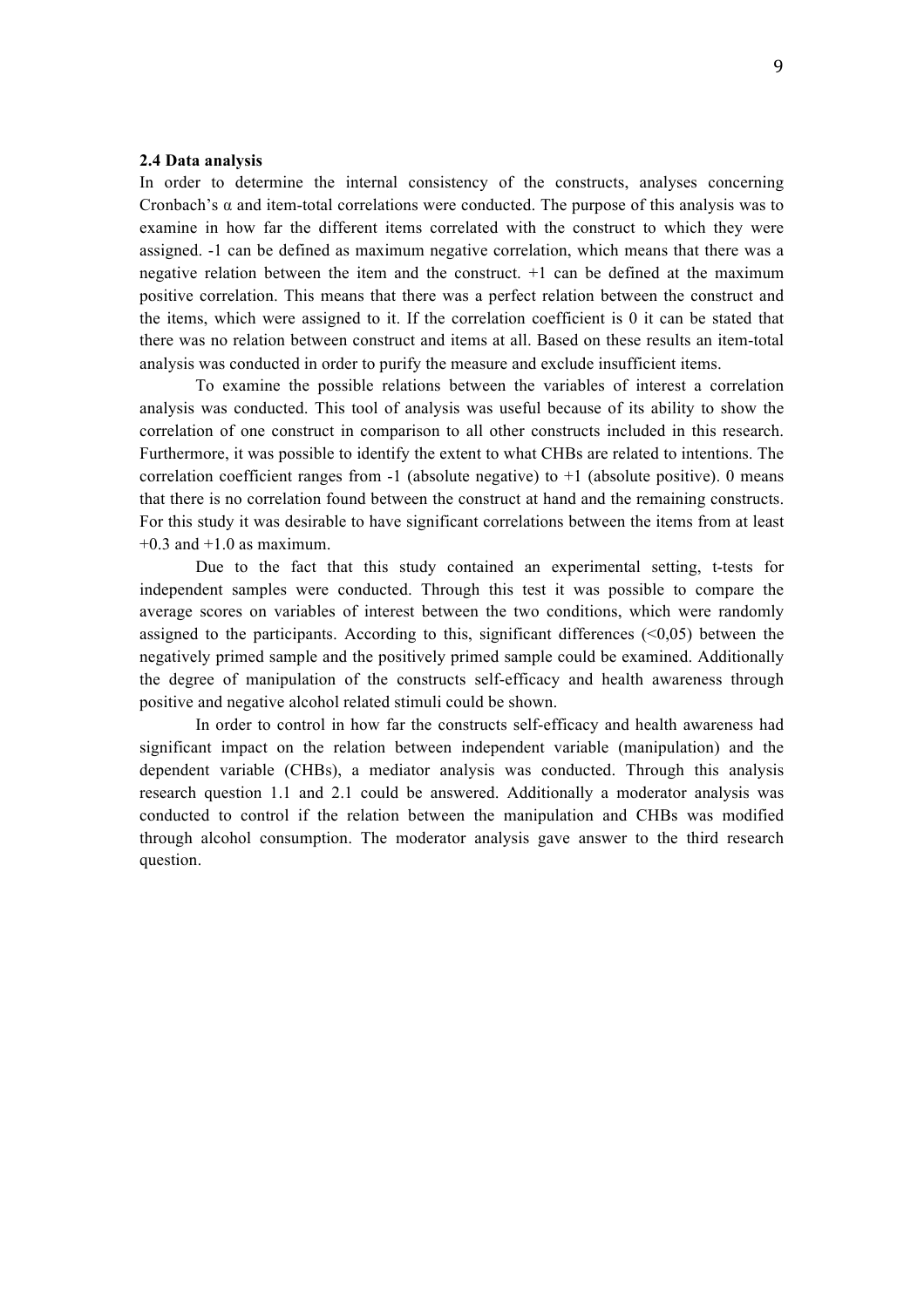## **3. Results**

# **3.1 Descriptive statistics**

The alcohol consumption during the last four weeks was stated by the participants and answered with the help of prior designed categories with a range of actual values from one to seven. The mean general alcohol consumption during the last four weeks was 4.56 times per week with a standard deviation of SD=1.921. Furthermore woman had a significant ( $p <$ 0.001) lower frequency of consumption (Mean= $3.61$ ; SD= $1.57$ ) compared to man (Mean= 5.03; SD=1.91).

The participants also stated the frequency of binge drinking during the last for weeks. The mean of binge drinking was 3.36 with a standard deviation of SD=1.636. On average females scored significantly lower  $(p<0.001)$  2.36 (SD=1.16) than man (Mean=3.83; SD=1.62). The analysis of the scales included in the survey can be listed as follows: The mean of the positive affect scale of the PANAS was 22.22 with a standard deviation of SD=6.20 and the mean of the negative affect scale was 17.80 with a standard deviation of SD=6.64. The CHB scale had a mean of 20.13 and a standard deviation of SD=5.57. Selfefficacy had a mean of 16.59 with a standard deviation of SD=3.37 and the construct of health awareness had a mean of 5.79 with a standard deviation of SD=1.78. The alcohol consumption of the participants during the last four weeks had a mean of 7.90 with a standard deviation of SD=3.34.

### **3.2 Randomisation and manipulation**

Condition 1 included 49 participants. 44 of the respondents were able to answer the question, which was introduced to control to what extent the participant watched the video attentively, correctly. Five participants chose the wrong answer. Condition 2 included 59 participants. In this condition 40 participants chose the correct answer, whereas 19 responded wrong. The results showed that both conditions were sufficient with regard to the proportion of right answers.

36 men and 13 women participated in condition 1. Condition 2 includes 59 participants, 36 of them were male and 23 were female. During the conduction of the survey two male and one female participant were excluded because they did not finish the full survey.

The nationalities included in the survey can be described as follows: 26 % of the participants were Dutch, 74 % of the participants were German. The first condition contained 25% Dutch and 75% German participants. The second condition contained 29% Dutch and 79% German participants. These results showed that the participants were equally distributed across the conditions.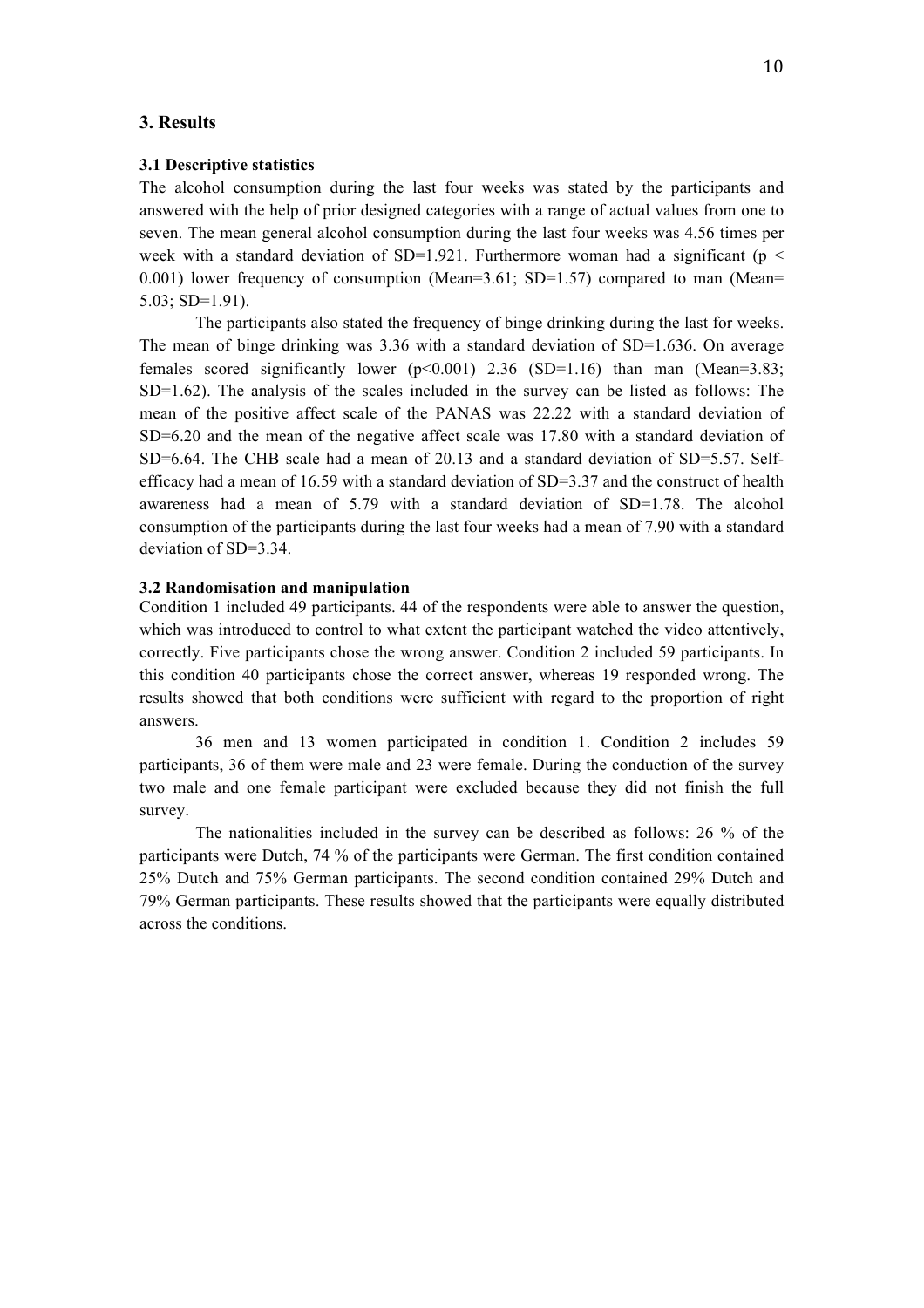|                    | Positive condition $(n=59)$ | Negative condition $(n=49)$ | $P(2-sided)$ |
|--------------------|-----------------------------|-----------------------------|--------------|
| Age                | $23(SD=6.3)$                | $23(SD=2.8)$                | $P = .561$   |
| Gender, $n$ $(\%)$ |                             |                             | $P = .220$   |
| Male               | 36 $(61%)$                  | $36(73.5\%)$                |              |
| Female             | 23(39%)                     | $13(26.5\%)$                |              |
| Nationality        |                             |                             | $P = 713$    |
| Dutch              | 15(25%)                     | 14(29%)                     |              |
| German             | 44 (75%)                    | 35(71%)                     |              |

**Table 1.**  Distribution of gender and age in the research

#### **3.3 Correlations between constructs**

In order to examine the validity of the different scales in relation to each construct, a correlation analysis was conducted. The correlations of the six constructs in the total sample showed that only the constructs self-efficacy and health awareness correlated significantly (r=-.281). These findings indicate that people who are more aware of their health have lower levels of self-efficacy. A weak correlation  $(r=0.073)$  was found between the constructs CHB and intention which indicates that no modification of a person's intention takes place through prior created CHBs. The correlations, calculated for each construct, can be found in table 2, table 3 and table 4. These tables show that the correlations of the other constructs were all below  $r=20$ .

Due to the fact that the correlations found were not satisfying with regard to their values the analysis was conducted a second time, separated by the assigned conditions. As consequence correlations of the positive and the negative condition became viewable. The positive condition showed a significant negative correlation between the negative effect scale and self-efficacy ( $r=$  -.292). This indicates that people in this condition with a high amount of self-efficacy show less negatively associated mood. Furthermore a positive correlation (r=.258) was found between health awareness and intention. This means that participants of this condition who show higher levels of self- efficacy also show more intention to change their behaviour.

Furthermore, an insignificant negative correlation ( $r=-012$ ) between CHBs and intention was found what rejects the fourth research question. Finally, a weak negative correlation between self- efficacy and CHB was found  $(r = -0.220)$ . This means that people in this condition who hold more CHBs have lower levels of self-efficacy than people in the positive condition. However, this correlation is weak and not significant. Through this findings it is possible to give answer to research question 1.1. Self-efficacy can be excluded as mediator.

A positive correlation between negative affect and CHBs (r=.249) was found, which shows that participants in the negative condition are more willing to create CHBs when they are in a negative mood. This relation between negative effect and CHBs is only viewable in the negative condition. The correlation between health awareness and CHBs  $(r=2.58)$  showed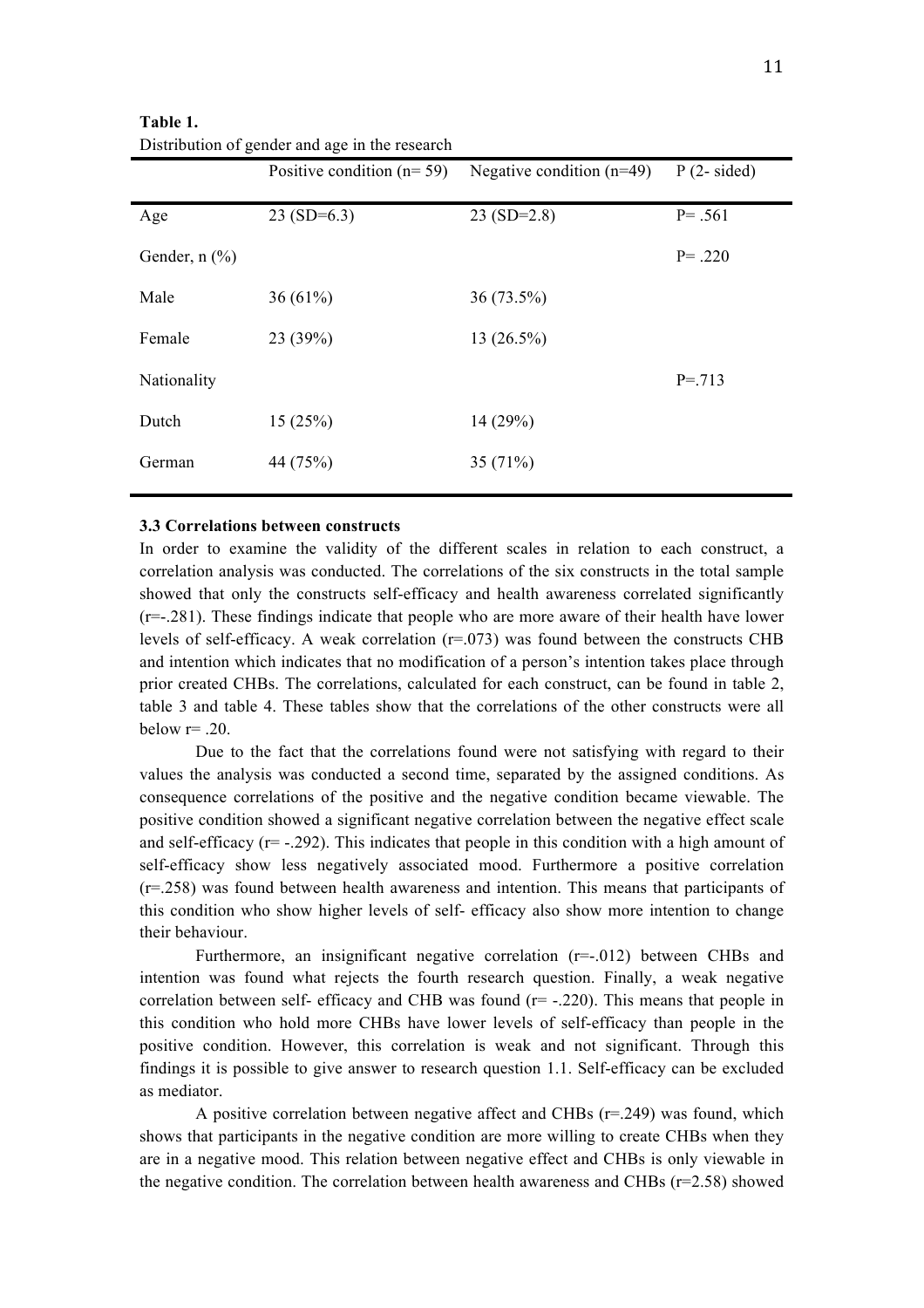that participants who are more self-aware form more CHBs after the perception of the negative condition. A significant negative correlation between health awareness and selfefficacy  $(r=-.521)$  indicates that participants who anticipated the negative manipulation have lower levels of self- efficacy if they are health aware. Furthermore a negative correlation was found between self- efficacy and CHBs (r=-.220). This means that participants in this condition showed lower willingness to create CHBs if they have higher levels of self-efficacy. There was no significant correlation between CHBs and self-efficacy found  $(r=0.074)$ .

Finally a correlation was found between CHB and intention ( $r=156$ ). However these findings are not significant, so it can be concluded that people in the positive condition who form more CHBs also have a higher tendency to change their behaviour. With regard to the fourth research question it can be concluded that no significant modification of intention found place through CHBs.

### **Table 2**.

*Correlation coefficients of the different variables in the total sample*

|                     |   | 2.     | 3.             | 4.      | 5.                       | 6.      |
|---------------------|---|--------|----------------|---------|--------------------------|---------|
|                     |   |        |                |         |                          |         |
| 1. Positive affect  | ٠ | $-114$ | .066           |         | $-.042-.08$              | $-.059$ |
| 2. Negative affect  |   | -      | 053            | $-.152$ | $.128$ $.112$            |         |
| 3. CHB              |   |        | $\blacksquare$ | $-.077$ | .104                     | .073    |
| 4. Self-efficacy    |   |        |                |         | $-.281**.043$            |         |
| 5. Health awareness |   |        |                |         | $\overline{\phantom{a}}$ | 0.134   |
| 6. Intention        |   |        |                |         |                          |         |
|                     |   |        |                |         |                          |         |

 $*$  p<.05

### **Table 3.**

*Correlation coefficient of the different variables with the negative condition*

|                     |                | 2.             | 3.                  | 4.      | 5.                       | 6.      |
|---------------------|----------------|----------------|---------------------|---------|--------------------------|---------|
|                     |                |                |                     |         |                          |         |
| 1. Positive affect  | $\overline{a}$ | .028           | .165                |         | $.041 - .105 - .022$     |         |
| 2. Negative affect  |                | $\blacksquare$ | $.249*$             |         | $-.164-.002$             | .041    |
| 3. CHB              |                |                | $\omega_{\rm{max}}$ | $-.220$ | $.258* -.012$            |         |
| 4. Self-efficacy    |                |                |                     |         | $-521**-122$             |         |
| 5. Health awareness |                |                |                     |         | $\overline{\phantom{a}}$ | $-.033$ |
| 6. Intention        |                |                |                     |         |                          | ۰       |
|                     |                |                |                     |         |                          |         |

 $*$  p<.05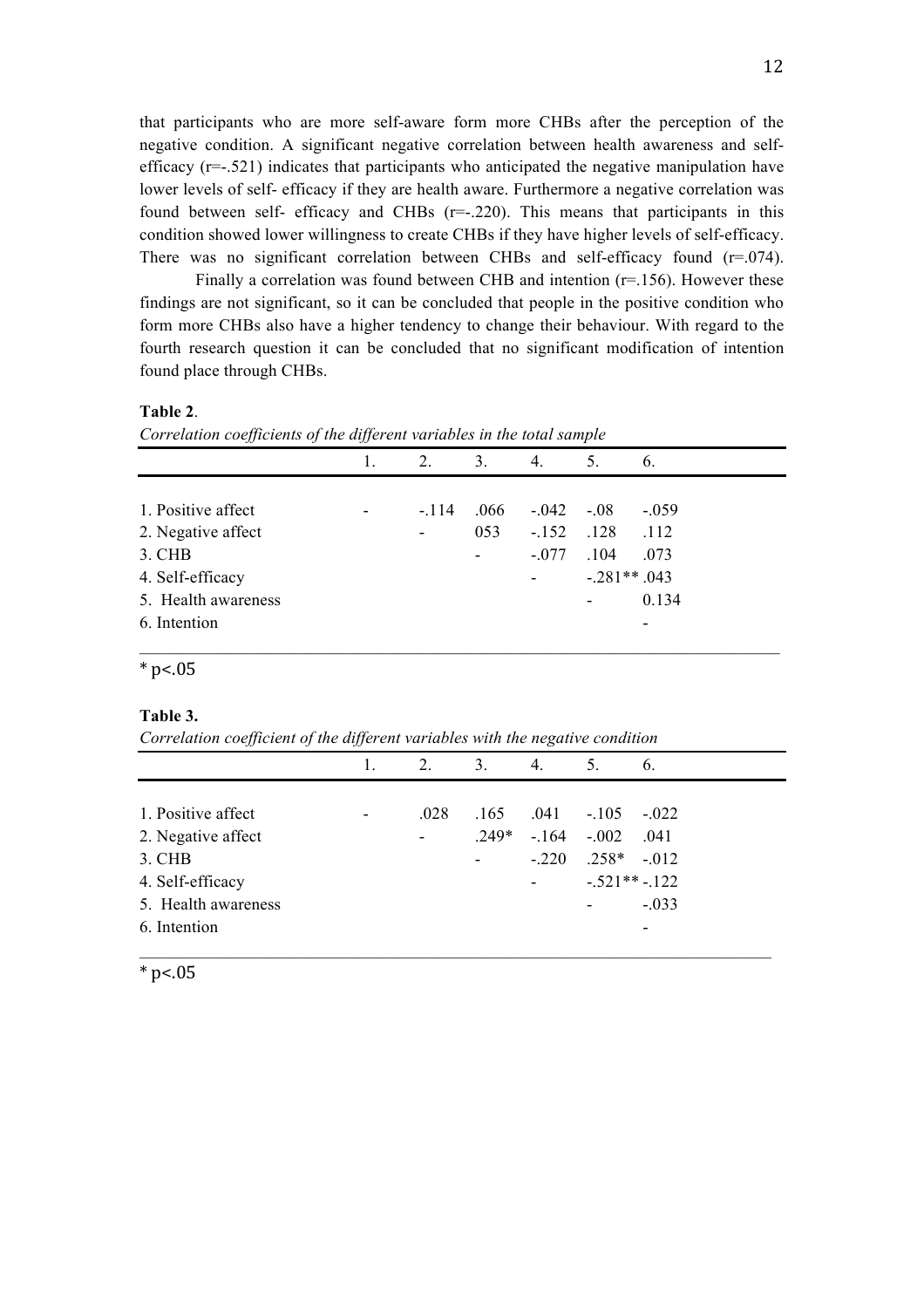|                     |                          | 2.             | 3.      | 4.       | 5.                       | 6.      |
|---------------------|--------------------------|----------------|---------|----------|--------------------------|---------|
|                     |                          |                |         |          |                          |         |
| 1. Positive affect  | $\overline{\phantom{a}}$ | .213           | $-.107$ | $-.068$  | .015                     | $-.071$ |
| 2. Negative affect  |                          | $\blacksquare$ | .074    | $-.292*$ | .137                     | .181    |
| $3.$ CHB            |                          |                | ۰       | .043     | .000                     | .156    |
| 4. Self-efficacy    |                          |                |         |          | $-136$                   | .154    |
| 5. Health awareness |                          |                |         |          | $\overline{\phantom{a}}$ | $.258*$ |
| 6. Intention        |                          |                |         |          |                          |         |

#### **Table 4**.

*Correlation coefficient of the different variables with the positive condition*

 $*$  p<.05

# **3.4 Independent t-test**

The results of the t-test for independent samples, which are presented in table 5, show that there was a significant difference between the means of the positive affect scale and the condition to which the respondents were assigned (t(106)=-3.99, p<0.001). Furthermore it can be seen that there is a significant difference between the negative affect scale and the assigned variable (t(106)=7.321, p<0.001). These findings indicate that participants who were assigned to the negative condition had a significantly higher score on the negative affect scale than people who were assigned to the positive condition. Complementary to these findings participants who were assigned to the positive condition had significant higher scores on the positive affect scale than participants who were assigned to the negative condition. As consequence of these findings it is possible to give answer to research question 1. It can be concluded that self- efficacy is not manipulated through the condition to which a participant is assigned. This was demonstrated through the insignificant value of the differences between the conditions ( $p=0.570$ ). With regard to the second research question it can be concluded that the manipulation does not affect the level of health awareness a person has. This can be demonstrated through the insignificant value of alpha ( $p=0.225$ ). With regard to the overall research question it can be concluded that the relation between the assigned condition and CHBs is not significant ( $p=182$ ).

# **Table 5.**

|                             | Positive     | Negative        |          | P       |
|-----------------------------|--------------|-----------------|----------|---------|
|                             | condition    | condition M(SD) |          |         |
|                             | M(SD)        |                 |          |         |
| Positive affect             | 24.25 (5.85) | 19.78 (5.77)    | $-3.99$  | $.000*$ |
| Negative affect             | 14.30(5.24)  | 22.00(5.67)     | 7.321    | $.000*$ |
| Compensatory health beliefs | 20.79(5.33)  | 19.34(5.80)     | $-1.343$ | .182    |
| Self-efficacy               | 16.42(3.65)  | 16.80(3.03)     | .570     | .570    |
| Health awareness            | 5.60(1.81)   | 6.02(1.73)      | 1.220    | .225    |
| Intention                   | 10.04(2.78)  | 10.23(2.72)     | .360     | .719    |
|                             |              |                 |          |         |

 $*_{p<.05}$ 

### **3.5 Mediator analysis**

Due to the fact that there was no significant correlation found between the independent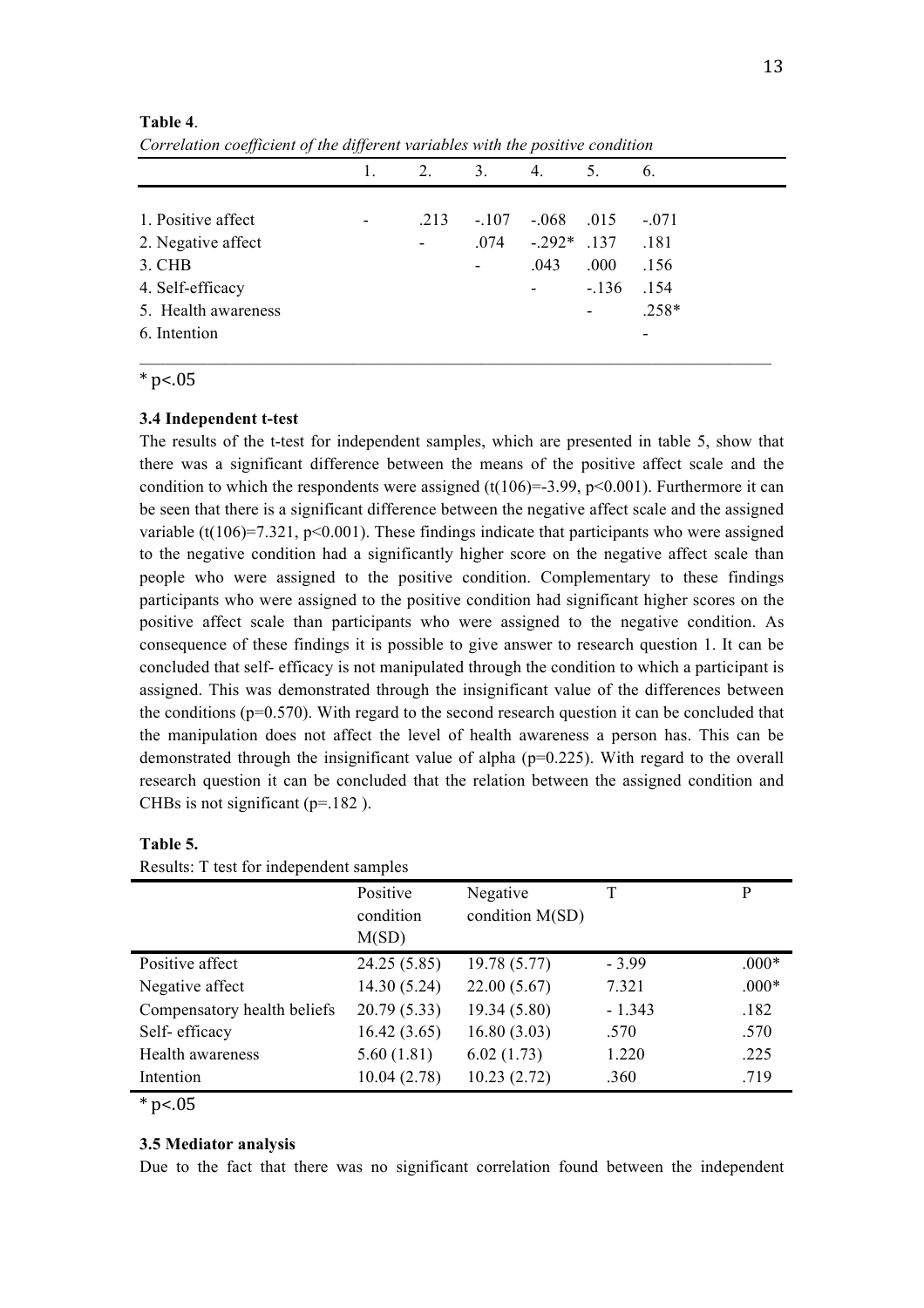variable (condition) and the dependent variable (CHB) it can be concluded that health awareness and self-efficacy can be excluded as possible mediators between the two variables. As consequence for research question 1.1 and 2.1 it can be concluded that the relation between the assigned condition and CHBs are neither mediated by self-efficacy nor by health awareness.

#### **3.6 Moderator analysis**

In order to control the extent to which the relation between the dependent variable (CHB) and the independent variable (condition) can be modified through alcohol consumption as a possible moderator, an univariate analysis including the dependent variable 'CHB' and the fixed factors 'alcohol consumption', 'condition' and 'alcohol consumption\*condition' was conducted. The results of the survey made clear that the relation of the independent variable (condition) and the dependent variable (CHBs) is not moderated through alcohol consumption  $(p= .947)$ . These findings indicate that there is no significant interaction between the variables, which means that the relation between the condition and the creation of CHBs is not moderated by alcohol consumption. With regard to the third research question it can be concluded that alcohol consumption does not moderate the relation between the dependent and independent variable.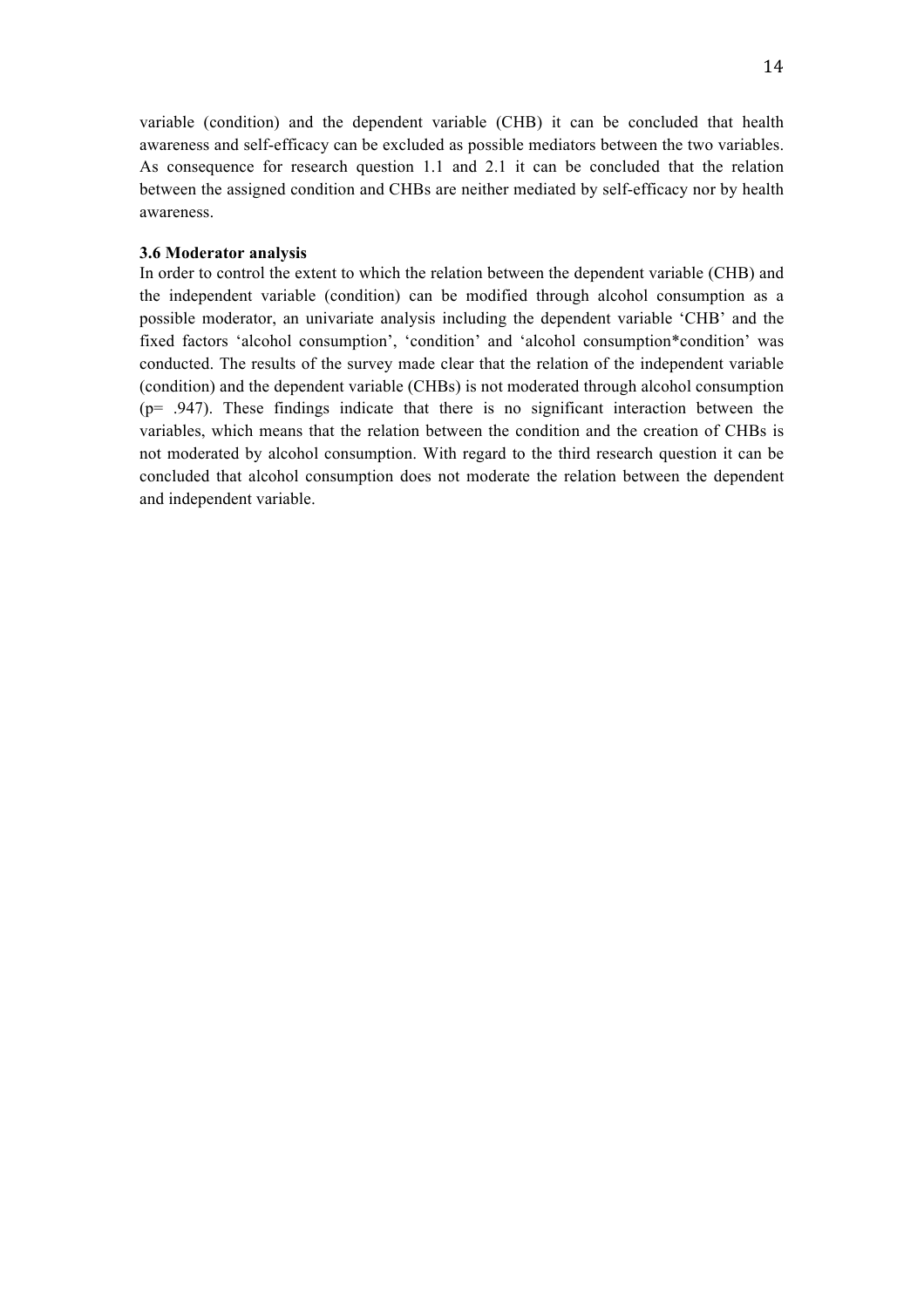# **4. Discussion**

The main purpose of this research was to investigate the creation of CHBs and in how far they can be manipulated through positive or negative alcohol related stimuli. The most important outcomes of the experiment can be stated as follows: The experimental setting was successful. The most viewable success of the manipulation was its influence on the participant's mood (measured with the PANAS). Also the randomization and the manipulation check were successful. Mood can be stated as moderator between the manipulation and CHBs. The correlation of the constructs CHB and self-efficacy were influenced by the manipulation. The expected mediators self-efficacy and health awareness were not significant. Also the expected moderator variable alcohol consumption could be excluded. Finally, it can be concluded that CHBs are not influenced by positive or negative alcohol related stimuli.

In order to generate the experimental survey data, a survey including six constructs, which were assumed to influence the creation of CHBs, was conducted. These constructs were CHBs, alcohol consumption, the PANAS, self-efficacy, mood and intention. The necessary items for the development of the survey were partially found in already existing questionnaires and partially self developed. Results showed that only one of the developed constructs, namely mood, was significantly manipulated by the visual stimuli. The descriptive statistics showed that the participants drank alcohol regularly with an average consumption of three to 10 standard glasses of alcohol in the last four weeks. The analysis of the data made clear that the mood of a person in the negative condition of the experimental setting is significantly important with regard to the creation of CHBs.

Before the survey was conducted several outcomes were expected. First, it was expected that the condition to which a participant is assigned would have an influence on the creation of CHBs. Furthermore it was expected that CHBs would be mediated by selfefficacy and / or health-awareness. Alcohol consumption was expected to moderate the relation between the condition a participant is assigned to and CHBs. Finally, it was expected that the intention to change a future behavior would depend on CHBs. In the following paragraph the research questions will be answered and possible reasons for the results stated above will be discussed.

# *To what extent can compensatory health beliefs be manipulated through positive and negative alcohol specific commercials?*

Starting point of this research was the hypothesis that the condition to which a participant is assigned would have an influence on the creation of CHBs. The results did not support this hypothesis. It is not possible to conclude that CHBs can be manipulated with the help of a prior presented, positive or negative stimuli. A possible explanation for this can be that although the chosen videos were strong enough to manipulate the mood, they were not adequate enough to influence CHBs in the short term. Furthermore it can not be concluded that the mediators health awareness or self-efficacy have any influence on the creation of CHBs. Neither does the assumed moderator alcohol consumption. The only significant influence on CHBs can be seen by the mediator mood.

# *1.To what extent is self-efficacy manipulated through positive and negative alcohol specific commercials?*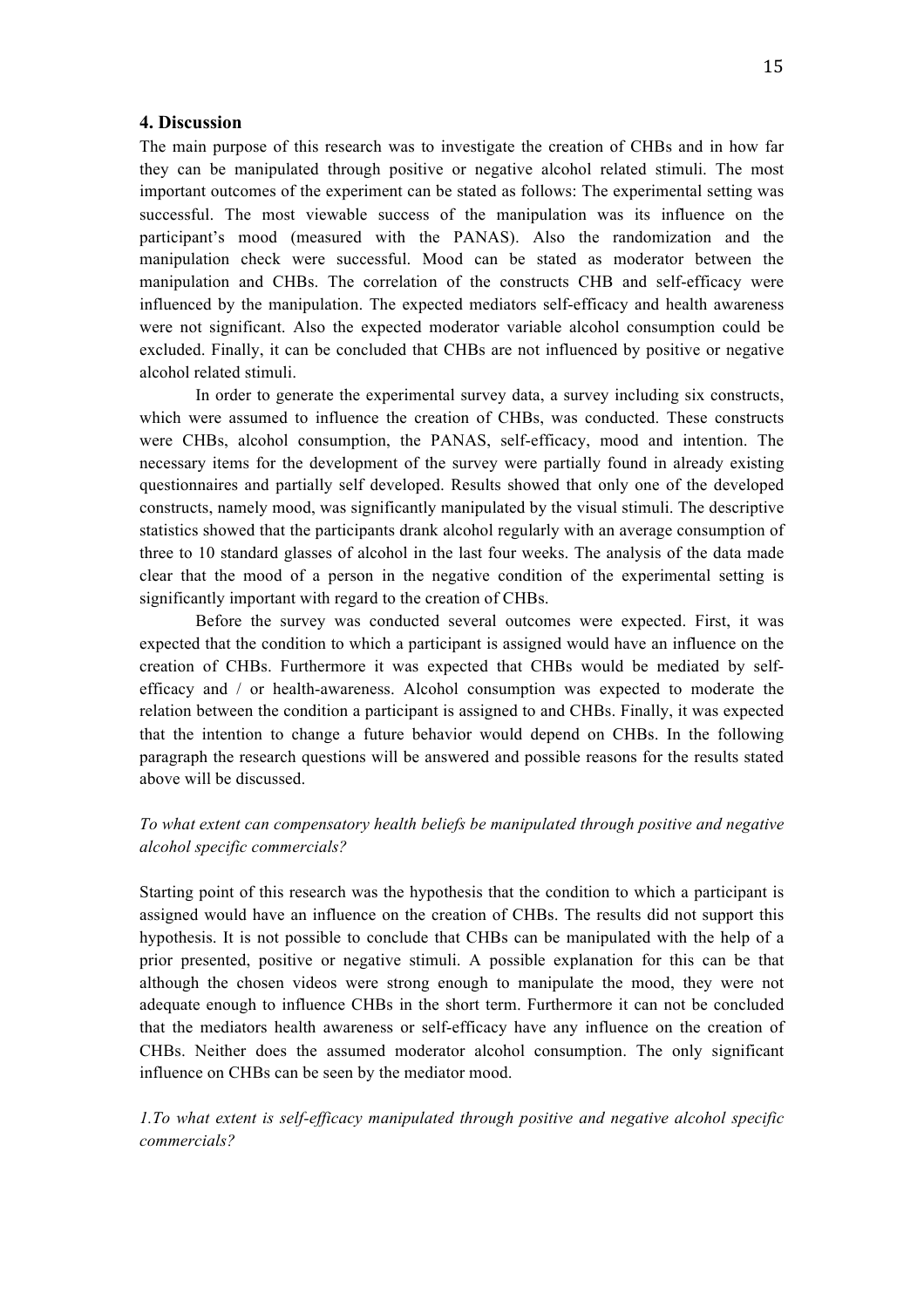One goal of this study was to examine the influence of the condition on the self-efficacy of a person. A priori it was hypothesized that the level of self-efficacy would be influenced by the condition to which a person is assigned. After the conduction of the survey and the associated analysis of the data it became clear that the level of self-efficacy a person has is not influenced through the assigned condition. A possible explanation for this may be the degree of self-efficacy the respondents have. According to Bandura (1977), self-efficacy can be defined as the ability to master a given situation. The results of the self-efficacy scale showed that four of the five items have a mean with a range from 3.30 to 3.85. The last item was probably to extreme *('…I am sure that I am able to not drink ever again'*) for the sample. A possible explanation for the low mean (1.86) is that the biggest part of the sample is relatively young at the one hand and are students at the other what explains a more frequent contact to alcohol in in their every day lives. As a consequence it can not be concluded that the strength of a persons beliefs in his / her own abilities can be strengthened or weaken through a positively or negatively primed commercial.

# *1.1. Is the relation between CHBs and the assigned condition mediated by self- efficacy?*

Complementary to the prior sub question it was assumed that self-efficacy plays a role as a mediator between the creation of CHBs and the manipulated setting. After the analysis of the given data, the construct of self-efficacy could be excluded as mediator between the two constructs. It was noticeable in this context that the condition a person was assigned to, had a major influence on the correlations between CHBs and self-efficacy. A possible explanation for this is that the negative condition had more influence on the perceived levels of selfefficacy and the creation of CHBs than the positive one. An explanation for the differences in the creation of CHBs is given by Bandura (1977) who states that the future outcomes of an action play an important role. Future outcomes can be defined as the consequences of an executed action. This means that a person is less willing to execute an action if the consequences are not desirable. This can be found back in the correlation table. Nearly no correlation between self-efficacy and CHB could be found. This demonstrates that the expected outcomes in the positive primed manipulation were not desirable enough to implement an action. The negatively primed manipulation had more effect on the perceived outcomes, which can be demonstrated through the slightly negative correlation. This correlation indicates the tendency for people in this condition to hold more CHBs, which can be explained through the fact that the consequence of the anticipated manipulation is not desirable.

# *2. To what extent is health awareness manipulated through positive and negative alcohol specific commercials?*

It was hypothesized that the health awareness a person has can be influenced by the setting to which this person is assigned. After the analysis of the data it became viewable that there is no significant difference between the means of the negative condition and the positive one. According to this data it can be concluded that the condition to which is a person was assigned had no influence on the awareness a person has towards his/ her health. This means that whether a person saw the positive primed video or the negative does not make any difference with regard to the person's level of health awareness. A possible explanation is that the students who were participating were mostly psychology students. Psychology students learn a lot about how to design or fill in surveys. Due to this fact they are aware that questions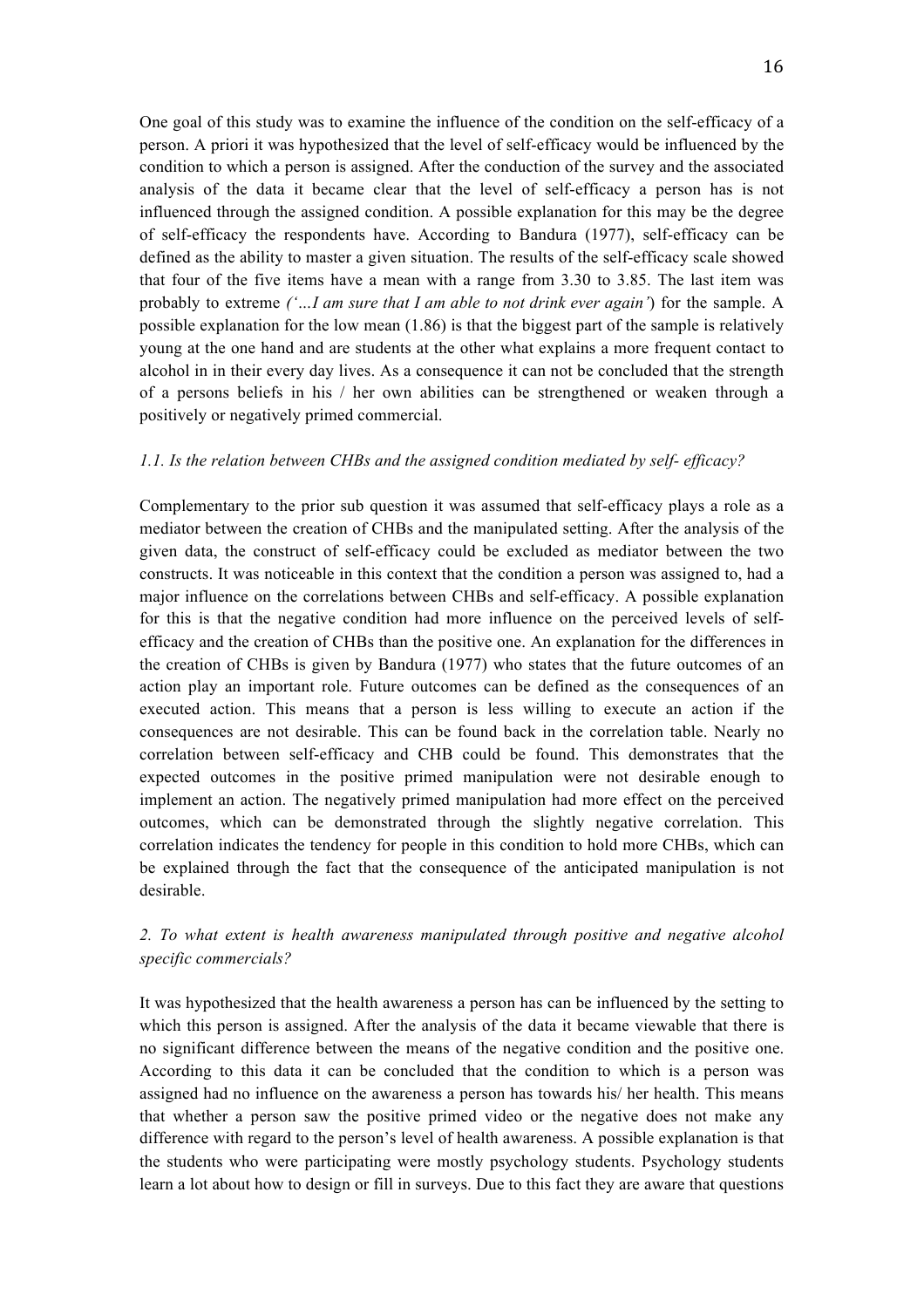are often answered with regard to the social norms a person has and want to avoid this bias. According to Verstraete (2000), participants often give answers that show the social norm of the person even if this answer is contrary to the own opinion. The results of the health awareness scale did not show any significant high or low scores. This can mean that the participants have an average awareness of their health but do not overestimate their scores or answer socially adequate. According to this data it could be concluded that the health awareness does not differ with regard to the condition a person gets assigned to.

# *2.1. Is a relation between CHBs and the assigned condition mediated by health awareness?*

Health awareness was hypothesized as a possible mediator between the condition to which a person is assigned to and the CHBs, which are created by a person. The analysis of the data disproves this hypothesis. It became clear that the link between the two variables and the level of health awareness can not be related to each other. The age and the actual living situation of the participants can be a possible reason for this. Due to the fact that the average age of the participants was 23 and additionally that 79% (not included two dual students) were students it is possible that the actual live situation is not as healthy as the live situation of older or more settled people. These findings can be supported through high counts of binge drinking students (Wechsler, Davenport, Dowdall, Moeykens & Castillo 1994). Deducible from the frequency of alcohol consumption and the binge drinking scale it is possible to view that the temptation to drink is often present. For the overall research question it can be concluded that compensatory health beliefs which are created are not mediated and as consequence neither enlarged nor reduced by health awareness. This means that the degree to which people are aware of their actual life style and their health have nothing to do with the creation of CHBs.

# *3. To what extent does alcohol consumption moderate the relation between CHBs and positive or negative, alcohol specific commercials?*

For this survey it was hypothesized that the connection between CHBs and the condition to which a person is assigned can be influenced through alcohol consumption as moderator variable. This hypothesis was not confirmed. An explanation for this can be that the participants do not experience their own alcohol use as problematic. As stated by Giner-Sorolla (2001) a motivational conflict arises when an upcoming temptation is anticipated as contrary to the goals a person has. Due to this fact the creation of CHBs only becomes necessary if a person experiences a conflict. This would explain why the condition does not manipulate the creation of CHBs significantly and also why the prior given statement with regard to the consumption of alcohol has no moderation effect. Concluding it can be stated that alcohol consumption has no moderating effect between the condition and CHBs.

# *4. To what extent is intention influenced by compensatory health beliefs?*

After the evaluation of the data it became viewable that a persons intention to engage in a particular behaviour could not be manipulated through prior created CHBs. It can be concluded that there is no effect between the constructs. According to Miquelon, Knäuper, & Vallerand (2012), CHBs negatively influence the persuasion of goals. Additionally, the more intentions are hold the higher the probability that the goals are not reached. A possible explanation for the low correlation can be given through the formulation of the items of the intention scale items. The items in the survey were not formulated precise enough with regard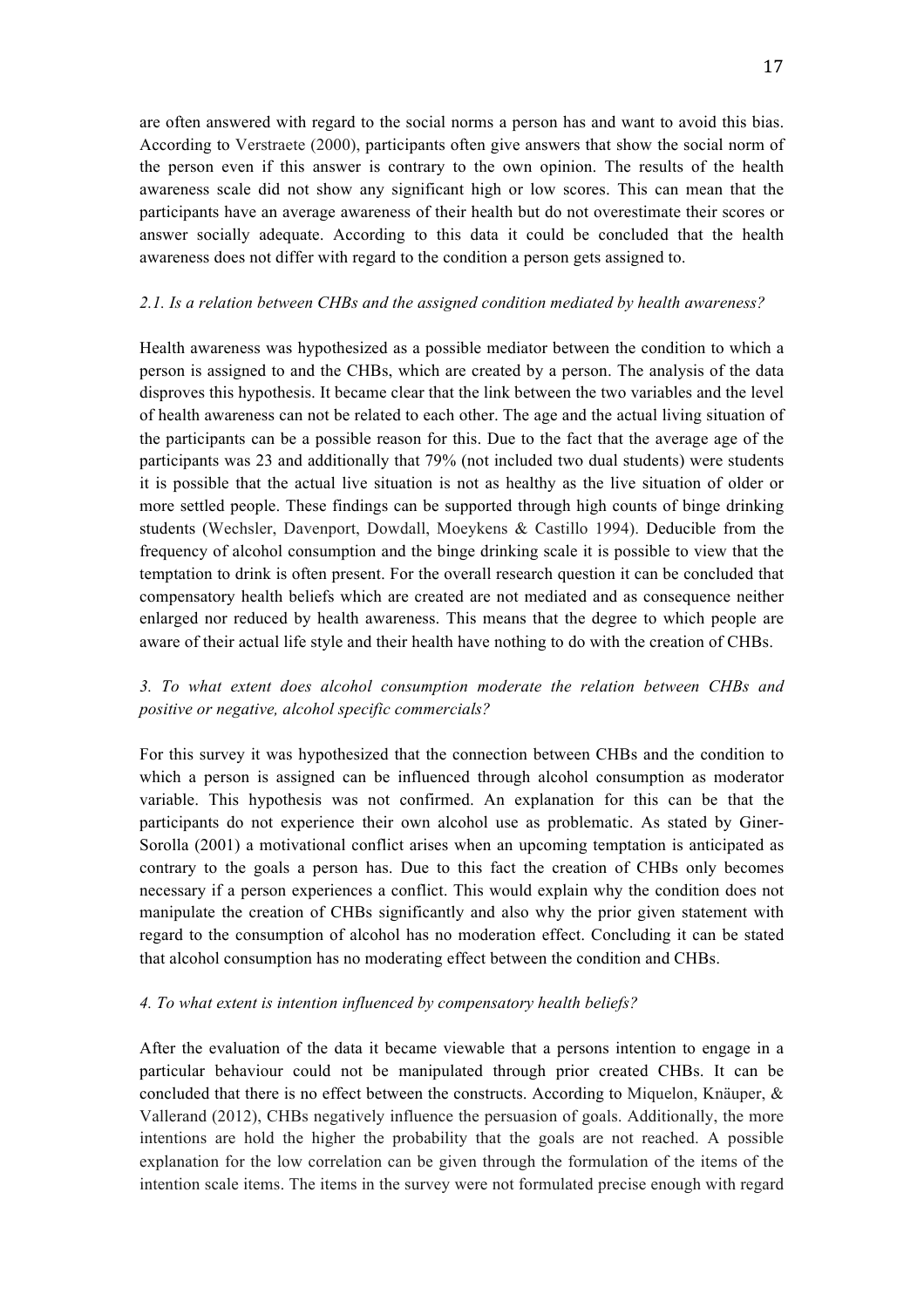to the certain situation. This could be the reason why the participants did not notice the connection between the CHB scale and the intention scale. Another reason could be that selfefficacy and health awareness were tested between CHB and intention. Participants who conducted the study maybe experienced it as problematically to connect the two constructs because other parts of the survey could have influenced them. It can be concluded that the intention to engage in a particular behaviour is not significantly influenced by CHBs.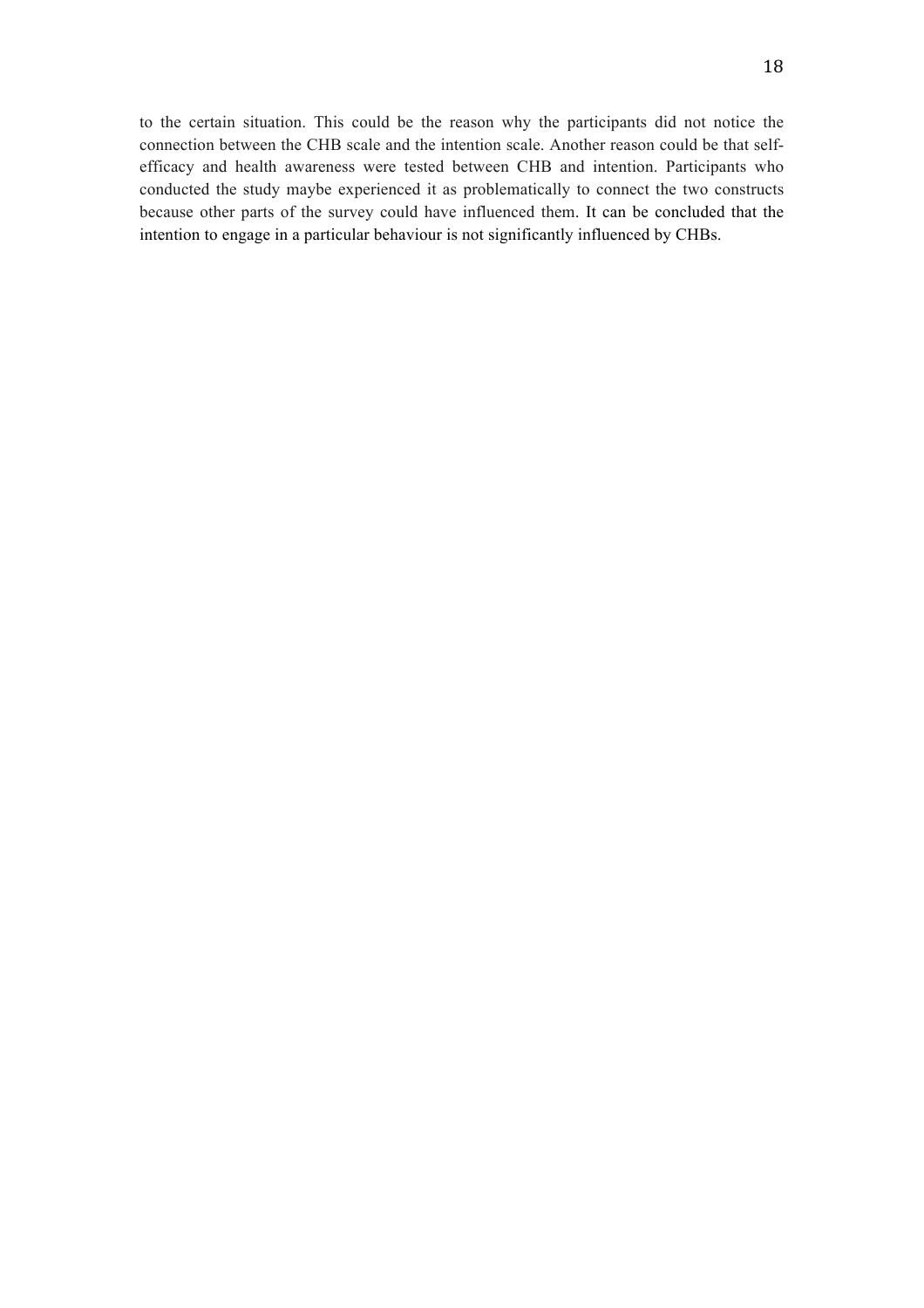### **5. Limitations and Strengths of the research**

There are also some limitations to the study. These limitations are different in nature and can be divided into three groups. These groups are the construction phase, the conduction phase and the evaluation. The construction phase was problematic because no prior research was available. Due to this fact there was no chance to prepare the survey with support of already existing literature. Only distant comparable researches were conducted. A research conducted by Knäuper and Kronick (2010), which was mainly concerned with temptation and the creation of CHBs with regard to eating behavior, can be mentioned in this context. However, it was not possible to transfer this setting because the offered manipulation (forced consume of high / low calorie cookie) during this study would not be appropriate to the present research setting (alcohol consumption). As a consequence nearly all of the items had to be developed by the researchers.

Additionally to this there was no chance to validate the developed survey adequate in order to guarantee that the different constructs are reliable and replicable. This also contains the problem that no standards with regard to scoring or interpretation were defined in advance. This problem was mainly caused through the fact that the required participant pool and scheduled time for the data collection were to limited for an adequate pilot study.

Another problem was that nearly all of the participants were UT students and a lot of these participants were psychology students. The fact that psychology students work a lot with manipulations in their study can explain the difficulties with priming them. This was also problematic because most of the students thought that the setting will be manipulated and were inclined to ignore this manipulation as consequence.

The evaluation phase showed some problems with regard to the analysis of the survey. The first problem was the validity of some of the scales. In consequence of the fact that a high value of alpha should be achieved, some of the items had to be deleted in case that changes with regard to the scoring did not work out. Because of that some of the constructs only consisted of two items and some consisted out of 10 items. One example for this is the construct health awareness, which was reduced from five to two items in the process of validation. Mainly responsible for this was the inability to access earlier research or to validate the test through the usage of a pilot test.

Finally, a problem arose through the formulation of the multiple-choice control question. Due to the fact that the negative condition referred to the content and the positive condition the slogan of the commercial it became viewable that the participants experienced the second control question as more problematic.

However, the design of the research had also strengths, which have to be mentioned. The most important strength of the research was the designed experiment, which can be referred to as complete success. This can be demonstrated through the impact of the manipulation of the participants' mood. Furthermore the randomization of the sample was successful. This can be demonstrated through randomization of the participants with regard to their demographic information. Finally the manipulation check was executed as expected. This means that the biggest part of the participants were able to answer the control question correctly.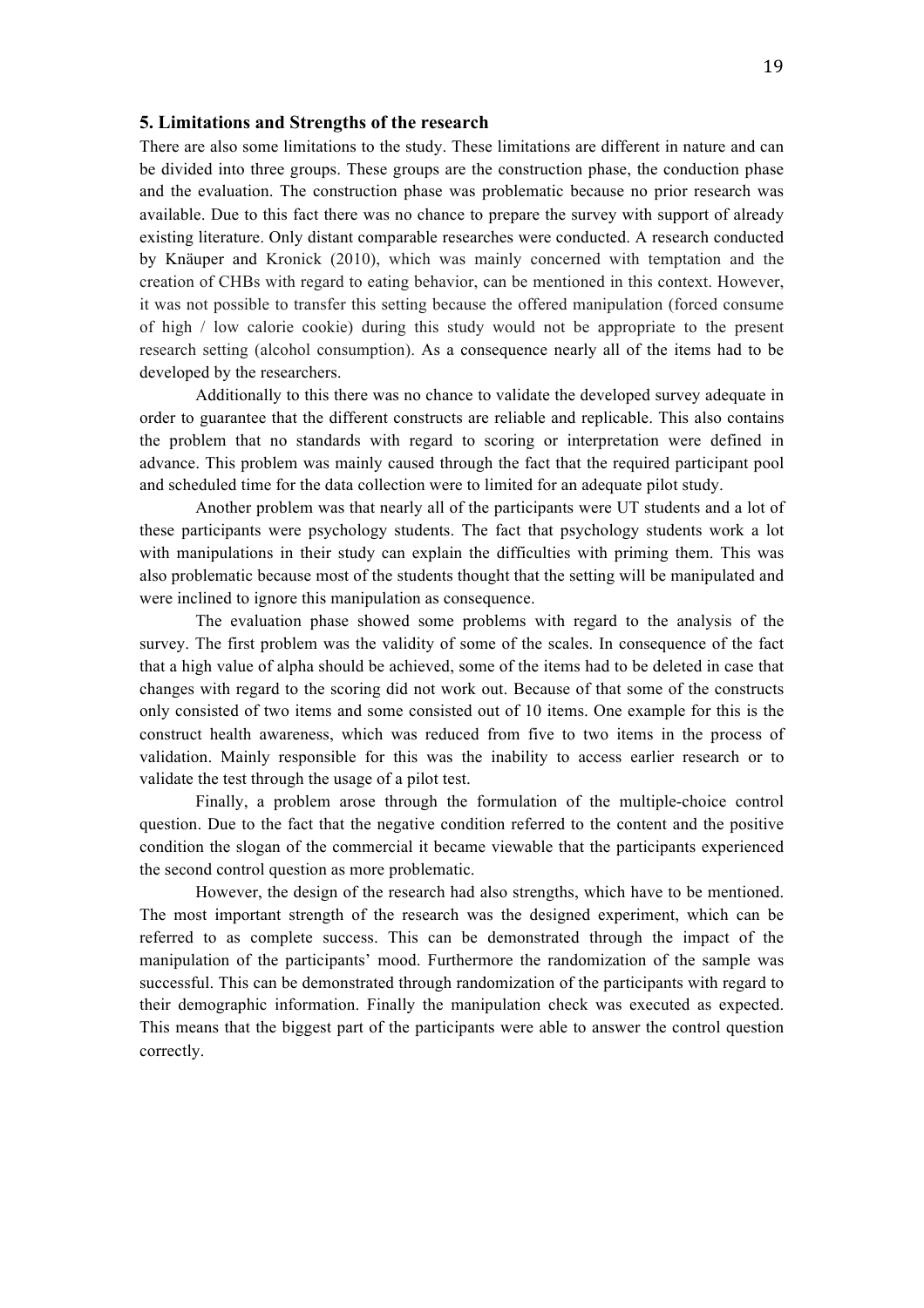# **6. Further research**

For a follow up study several points would be interesting. First, it would be interesting to compare the differences of the nationalities, which were participating in the survey. Through this comparison it would become possible to investigate national differences with regard to drinking behavior, frequency and drink culture. Furthermore it would be recommendable to enhance number of items for some of the variables. During this process the formulation of the items could also be improved. This would enhance the overall quality and probably also the correlation of the different constructs.

Complementary to this it would be interesting to concentrate on the correctness of the CHBs people hold. During this study the main attendance laid on the CHBs without any attention to the correctness of these beliefs. A follow up study would give the possibility to the researches to separate wrong and right beliefs.

Also it would be possible to investigate the origin of the CHBs hold by the participants. This would open the possibility to further analyze reasons for holding factual wrong CHBs. Additionally the investigation of the differences between the correlations of the constructs would be interesting for a follow up study. One example in this context would be the investigation of differences in the correlation between the level of self-efficacy and CHBs in the two conditions.

In order to guarantee the improvement of the survey through new items a pilot study would be very important. This would guarantee that the constructs, which are included in the survey would correlate with each other and additionally that the items run through a satisfying process of validation.

Finally it would be very interesting to conduct a posttest. Through the measurement of two points in time it would be possible to control in how far people really implement their intentions.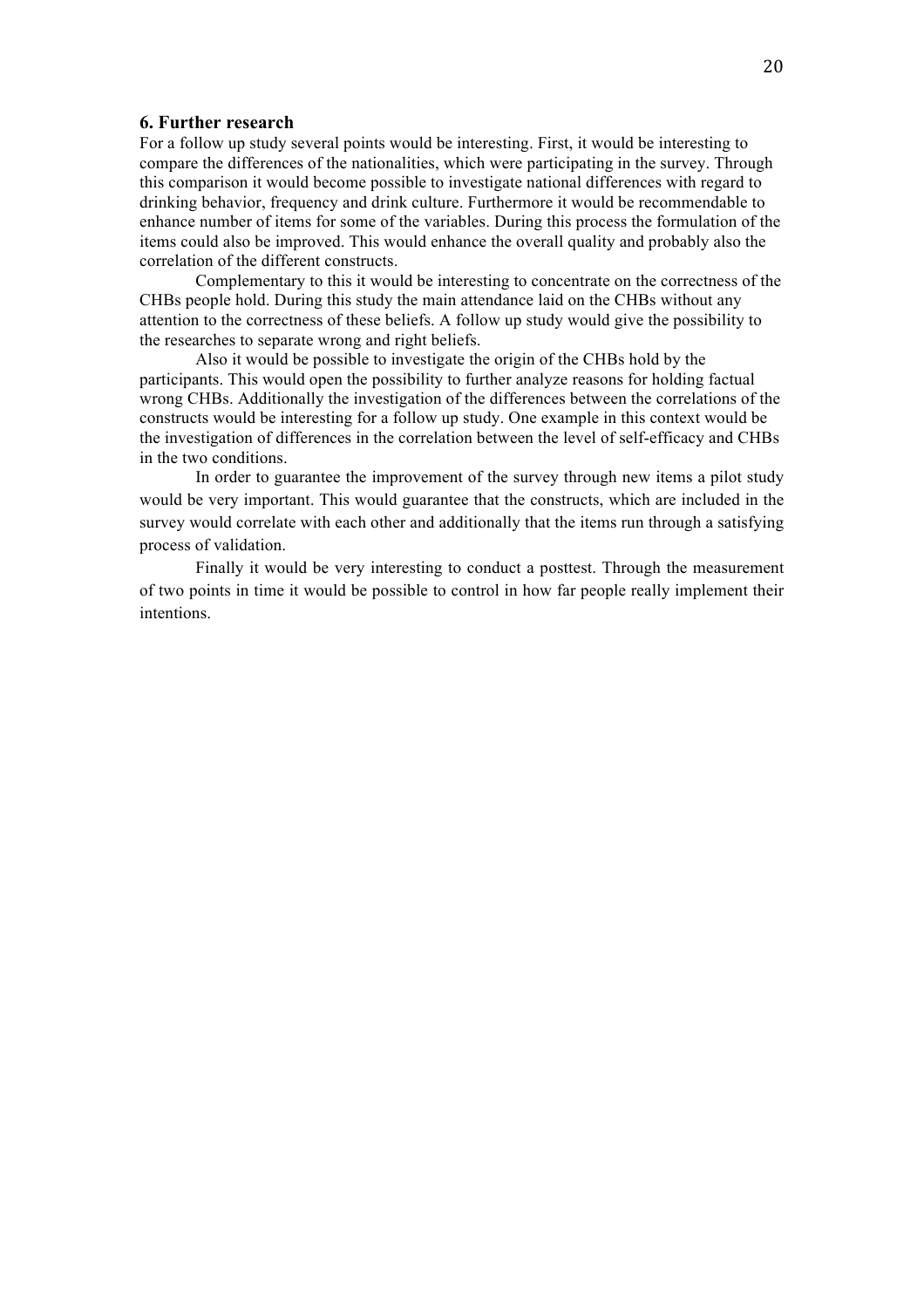# **7. References**

- Bandura, A. (1977). Self-efficacy: toward a unifying theory of behavioral change. *Psychological review*, *84*(2), 191.
- Bandura, A. (1977). Social learning theory.
- Bandura, A. (1986). Social foundations of thought and action: a social cognitive theory. *Englewood Cliffs, N.J.: Prentice-Hall.*
- Bandura, A., & Walters, R. H. (1963). Social learning and personality development.
- Baumeister, R. F., Bratslavsky, Muraven, M., & Tice, D. (1998). Ego depletion: Is the active self a limited resource. *Journal of Personality and Social Psychology*, *74*, 1252– 1265.
- Baumeister, R. F., Heatherton, T. F., & Tice, D. M. (1994). *Losing control: How and why people fail at self-regulation*. Academic Press.
- Bud Light. (2015, January 22) Bud Light Super Bowl 2015 Commercial Real Life PacMan #UpForWhatever[Videofile]. Retrieved from https://www.youtube.com/watch?v=g9 A1NowrnGI
- Deci, E. L., & Ryan, R. M. (1985). Intrinsic motivation and self-determination in human behaviour. *New York: Plenum*.
- Deci, E. L., & Ryan, R. M. (2000). The what and why of goal pursuits: Human needs and the selfdetermination of behaviour*. Psychological Inquiry*, *11*, 227–268.
- Deutsch R, Strack F (2006) Reflective and impulsive determinants of addictive behavior. In: Wiers RW, Stacy AW (eds) Handbook of implicit cognition and addiction. *Sage, Thousand Oaks*, pp 45–57
- Festinger, L. (1957). A theory of cognitive dissonance. *Stanford, CA: Stanford University Press.*
- Giner-Sorolla, R. (2001). Guilty pleasures and grim necessities: Affective attitudes in dilemmas of self-control. *Journal of Personality and Social Psychology, 80*, 206–221.
- Gollwitzer, P. M., & Oettingen, G. (1998). The emergence and implementation of health goals. *Psychology and Health*, *13*(4), 687-715.
- Hingson, R., Heeren, T., Winter, M., & Wechsler, H. (2005). Magnitude of alcohol-related mortality and morbidity among US college students ages 18–24: Changes from 1998 to 2001. *Public Health*, *26.*
- Knäuper, B., Rabiau, M., Cohen, O., & Patriciu, N. (2004). Compensatory health beliefs scale development and psychometric properties. *Psychology and Health, 19*, 607-624. doi:10.1080/0887044042000196737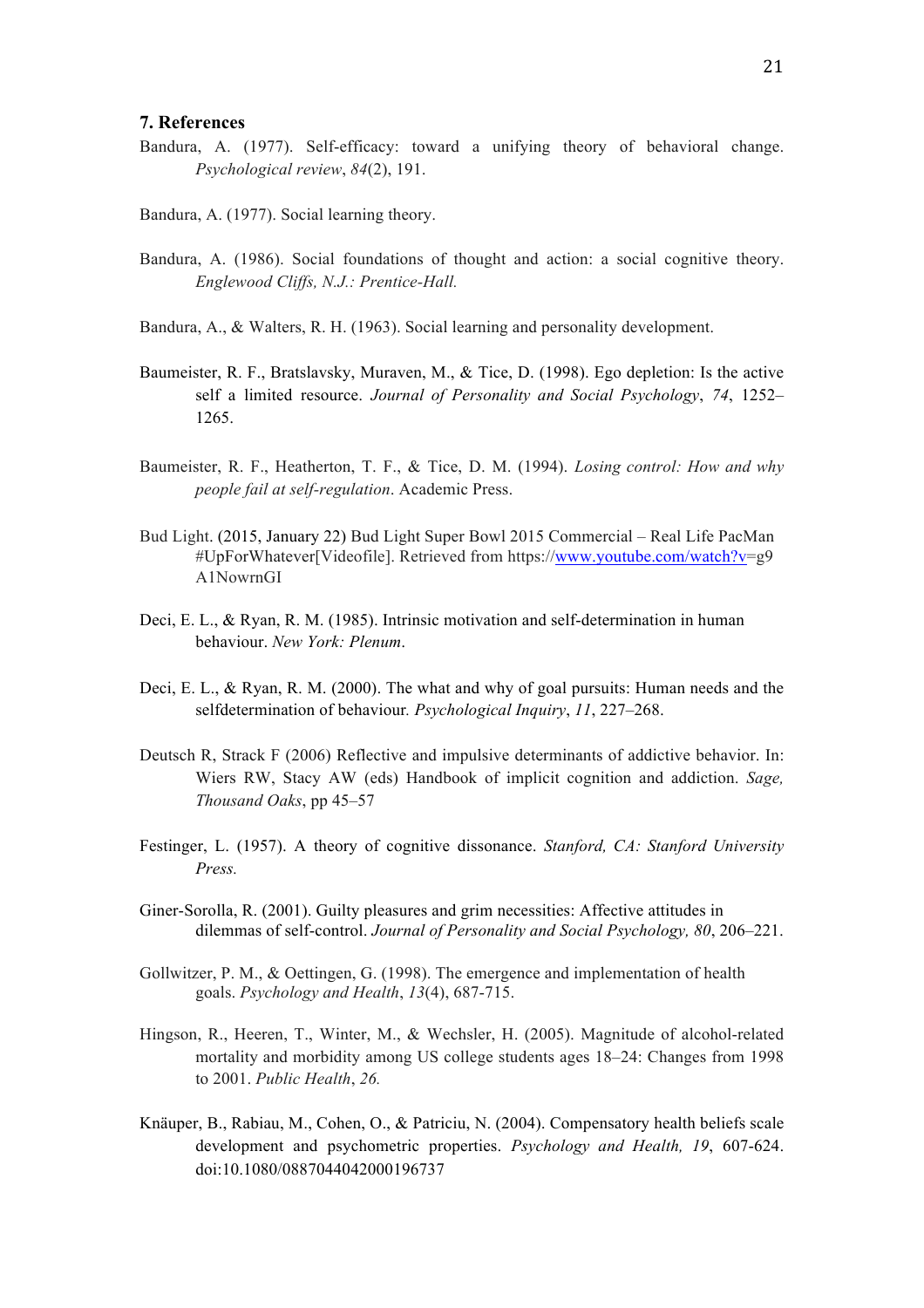- Kronick, I., & Knäuper, B. (2010). Temptations elicit compensatory intentions. *Appetite*, *54*(2), 398-401.
- Marshall, M. N. (1996). Sampling for qualitative research. *Family practice*, *13*(6), 522-526.
- Metcalfe, J., & Mischel,W. (1999). A hot/cool-system analysis of delay of gratification: Dynamics of willpower. *Psychological Review*, *106*, 3–19.
- Mischel, W. (1996). From good intentions to willpower. In P. M. Gollwitzer & J. A. Bargh (Eds.), *The psychology of action: Linking cognition and motivation to behavior,* 197–218. New York: Guilford Press.
- Miquelon, P., Knäuper, B., & Vallerand, R. J. (2012). Motivation and goal attainment. The role of compensatory beliefs. *Appetite*, 58(2), 608-615.
- Muraven, M., & Baumeister, R. F. (2000). Self-regulation and depletion of limited resources: Does self-control resemble a muscle? *Psychological Bulletin*, *126*, 247–259.
- Nichols JM, Martin F (1997) The effect of lorazepam on long-term verbal recall in heavy and light social drinkers. *Alcohol 14*:455–461. to 2001.
- Park, C. L. (2004). Positive and negative consequences of alcohol consumption in college students*. Addictive behaviors*, *29*(2), 311-321.
- Rabia, M., Knäuper, B., & Miquelon, P. (2006). The eternal quest for optimal balance between maximizing pleasure and minimizing harm: The compensatory health beliefs model. *British journal of health psychology*, *11*(1), 139-153.
- Thomsen SR, Rekve D. (2006) The relationship between viewing US-produced television programs and intentions to drink alcohol among a group of Norwegian adolescents. *Scand J Psychol 47*, 33–41.
- Verstraete, B. (2008). Het sociaal wenselijk antwoorden bij adolescentenenquêtes. *Interuniversitaire scriptie, Leuven, Jeugdgezondheidszorg, Katholieke Universiteit Leuven*.
- Watson, D., Clark, L. A., & Tellegen, A. (1988). Development and validation of brief measures of positive and negative affect: the PANAS scales. *Journal of personality and social psychology*, *54*(6), 1063.
- Wechsler, H., Davenport, A., Dowdall, G., Moeykens, B., & Castillo, S. (1994). Health and behavioral consequences of binge drinking in college: A national survey of students at 140 campuses. *Jama*, *272*(21), 1672-1677.
- World Health Organization. (2014). Global status report on alcohol and health. Retrieve from *http://apps.who.int/iris/bitstream/10665/112736/1/9789240692763\_eng.pdf*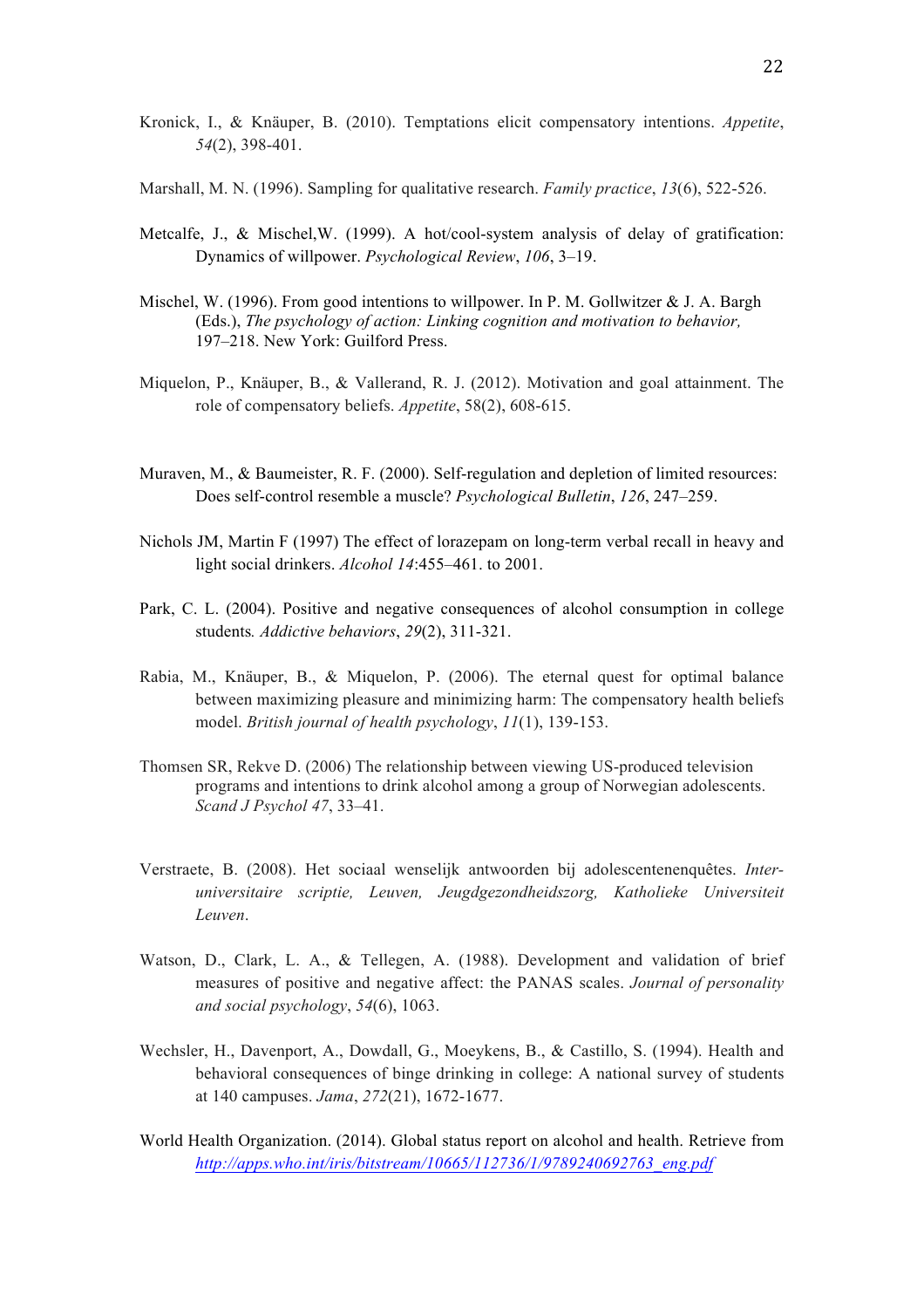- Wiers, R.W., Bartholow, B.D., van den Wildenberg, E., Thush, C., Engels, R.C.M.E,. Sher, K.J., Grenard, J., Ames, S.L., Stacy, A.W. (2007) Automatic and controlled processes and the development of addictive behaviors in adolescents: a review and a model. *Pharmacol Biochem Behav 86*:263– 283
- xFrozenFishx's channel. (2009, April 3). Rethink Drink Australian Anti-Drinking Advert [Video file]. Retrieved from https://www.youtube.com/watch?v=FfY7L\_QUk8o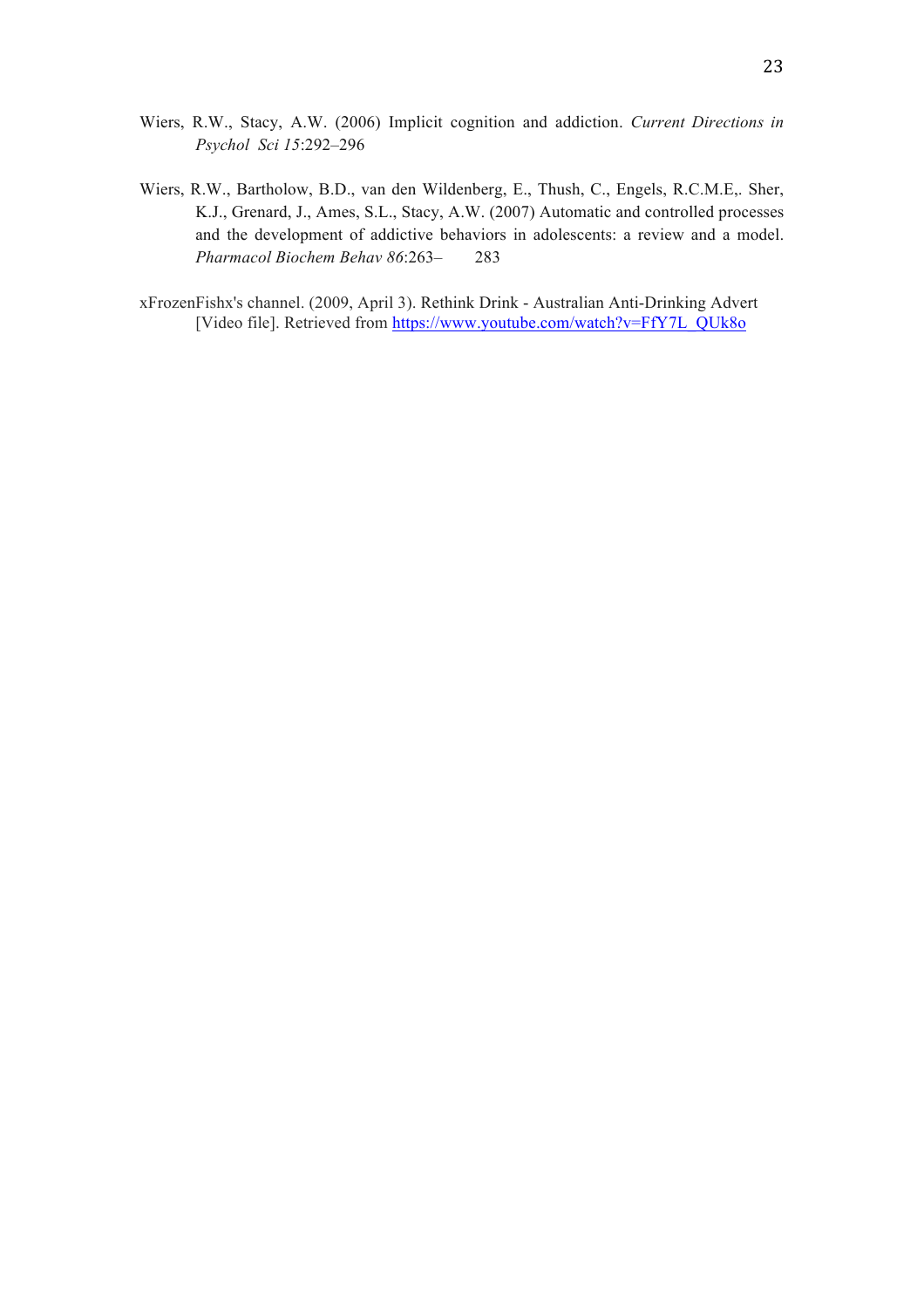# **8. Appendix**

Experimental online survey

# **Demographic variables**

What is your gender?

- Woman
- Man

How old are you?

 $\frac{1}{2}$ 

Where do you come from?

- Germany
- **Netherlands**
- Other

What is your current function?

- Student
- Worker
- Other

How many times did you consume alcohol in the last 4 weeks?

- 0
- 1 or 2 times
- $\bullet$  3 or 4 times
- 5 or 6 times
- 7 or 8 times
- $\bullet$  9 or 10 times
- more than 10 times

How many times did you consume 5 or more glasses of alcohol on one occasion in the last 4 weeks?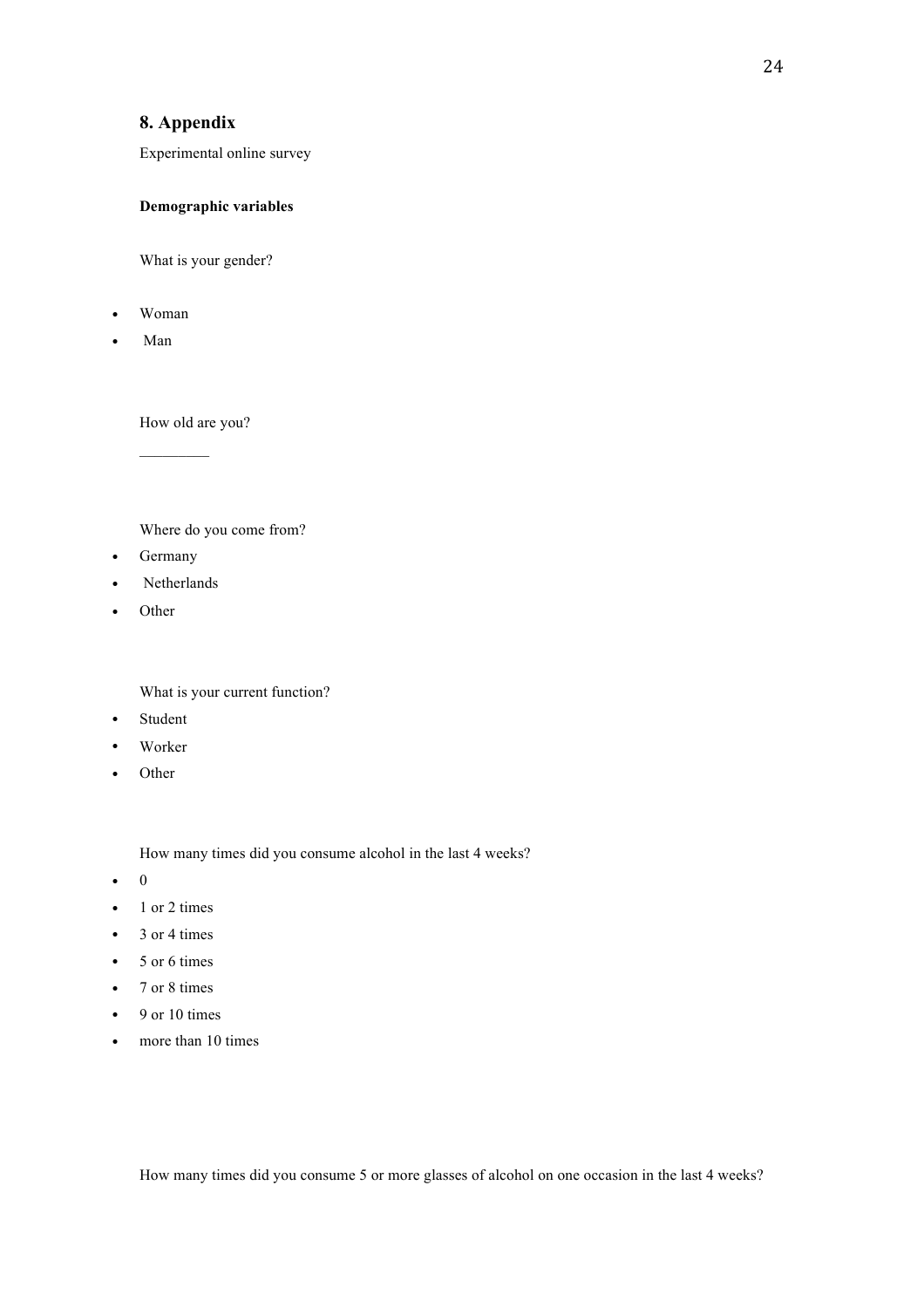- 0
- 1 or 2 times
- 3 or 4 times
- 5 or 6 times
- 7 or 8 times
- $\bullet$  9 or 10 times
- more than 10 times

Randomization process assigning participants to the negative or positive condition.

 $\_$  , and the set of the set of the set of the set of the set of the set of the set of the set of the set of the set of the set of the set of the set of the set of the set of the set of the set of the set of the set of th

**Video** (Negative condition)

### *Control question*

Please choose the most correct answer!

What happened to the woman?

- Nothing
- She fell down
- She lost her baby (Right response)

**Video** (Positive condition)

### *Control question*

Please choose the most correct answer and continue the sentence:

"The perfect beer for...

- ...what's next!
- ...whatever happens. (Right response)
- ...everything.

### **Mood**

In the following you see a scale consisting of a number of words that describe different feelings and emotions. Read each item and then list the number from the scale below next to each word.

*Indicate to what extent you feel this way right now, that is, at the present moment* 1= Very slightly 2= A little 3=Moderately 4=Quite a bit 5=Extremely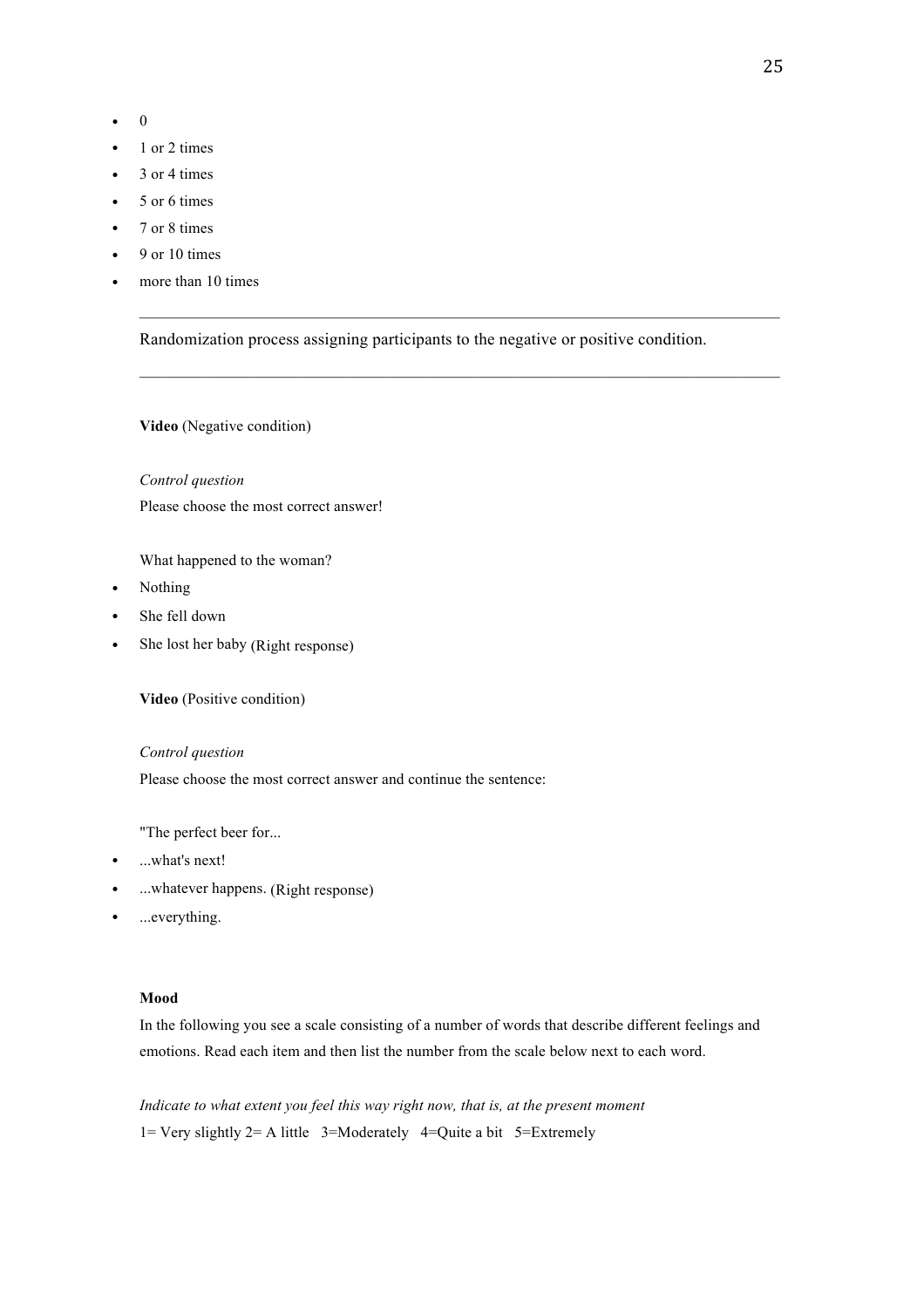**Interested Distressed Excited** • Upset **Strong Guilty Scared Hostile Enthusiastic** • Proud **Irritable** • Alert • Ashamed **Inspired** Nervous • Determined **Attentive Jittery** • Active • Afraid

### **CHB**

*To what extent do you agree with the following statements?* 1= Totally disagree 2= Disagree 3=Neutral  $4=$  Agree 5=Totally agree

- The effects of regularly drinking alcohol can be made up by eating healthy
- It is alright to drink a lot of alcohol as long as one drinks lots of water to flush it
- The effects of drinking too much alcohol during the weekend can be made up for by not drinking
- Drinking alcohol is okay if one resigns the usage of other substances.
- Alcohol consumption in the weekend has no negative influence on one athletic performance.
- The effects of drinking alcohol only on weekends can be compensated through regular physical activity during the week
- Starting the day with a healthy meal can compensate the negative effects of prior alcohol consumption.
- Regularly consumption of one glass alcohol a day approaches my desire of living healthy more than binge drinking once a week (item deleted)
- The secondary damage of drinking alcohol can be reduced by exercising
- The relative high consumption of alcohol during my years of study can be compensated through a more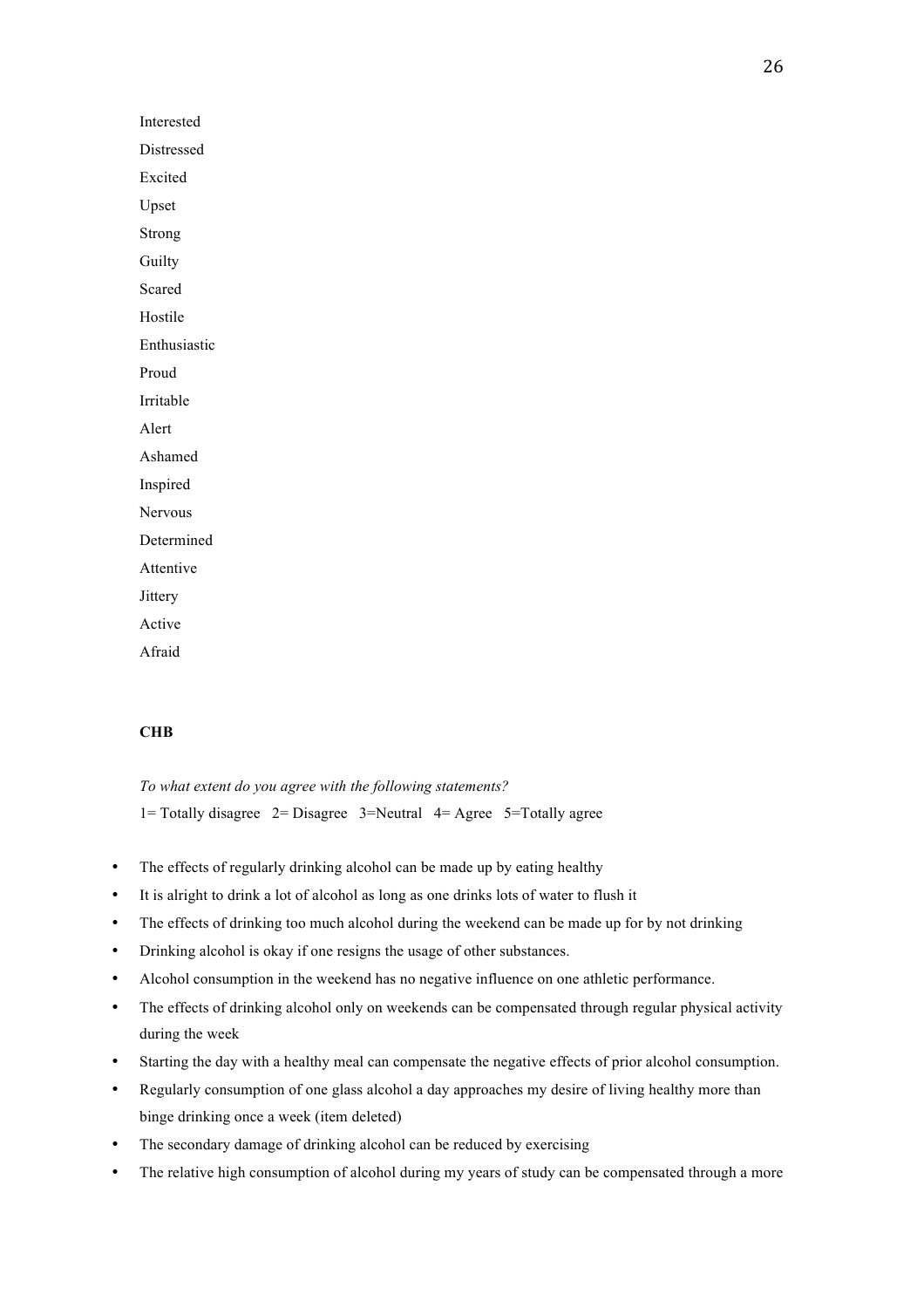conscious lifestyle after this period

# **Self-efficacy**

*To what extent do you agree with the following statements?*

1= Totally disagree  $2=$  Disagree 3=Neutral 4= Agree 5=Totally agree

I am sure that I am able to...

- Reduce my alcohol consumption in favour of living healthy
- Refuse alcohol in order to fulfil self-determined goal
- Not drink alcohol ever again
- Only to drink at special occasions
- Estimate the limit of my alcohol consumption in order to guarantee my physical integrity

### **Health awareness**

*To what extent do you agree with the following statements?*

1= Totally disagree  $2=$  Disagree 3=Neutral 4= Agree 5=Totally agree

- I never gave a thought about my health Refuse alcohol in order to fulfil self-determined goal (item deleted)
- I don´t use any substances or engage in any behaviour that could have negative consequences for my health (item deleted)
- I think a balanced life between healthy and unhealthy behaviour is favourable (item deleted)
- I already live a healthy life so I don't have to change my lifestyle
- I have a lot of trouble with the completion of my health goals because temptation is everywhere

### **Intention**

*To what extent do you agree with the following statements?* 1= Totally disagree 2= Disagree 3=Neutral  $4=$  Agree 5=Totally agree

- I am going to reduce my alcohol consumption in the following 12 months
- I am going to exercise the next day for  $1\frac{1}{2}$  hours after alcohol consumption
- I am going to be more aware of my alcohol consumption in favour of living healthy
- I am going to refuse alcohol if I think that I already drank enough (item deleted)